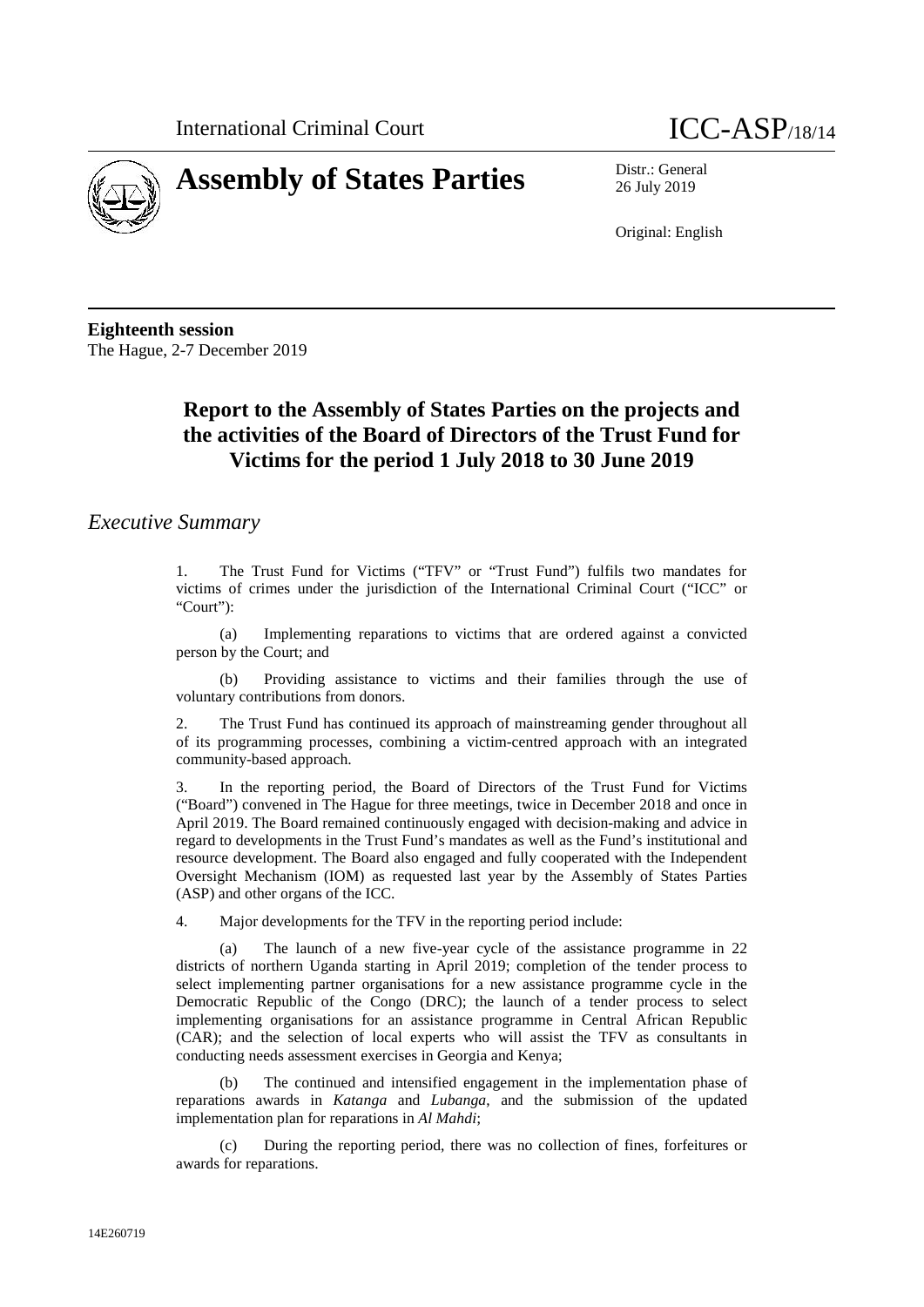(d) The reorientation of the development of the Trust Fund's institutional capacity in order to secure operational capacity specifically related to the new business of implementing Court-ordered reparations awards;

(e) The reorientation of the Trust Fund's resource development strategy to enable reparations awards-specific fundraising, next to the pursuit of unrestricted funding and earmarked contributions thematically linked to the Trust Fund's findings of particularly vulnerable groups of victims, such as those who have suffered harm from sexual and gender based violence (SGBV); and

(f) In accordance with paragraph 11 of the annex to resolution ICC-ASP/1/Res.6, which states that all offered voluntary contributions, regardless of whether they were accepted or refused, should be reported annually to the Assembly, a list of voluntary contributions is included in annex I to this report. The list includes, inter alia: the  $\text{ } \infty,864,112.33$  contributions received from States;  $\text{ } \infty,9530.07$ , from institutions and individuals ( $\in$ 19,077.14 in the TFV bank accounts, and  $\in$ 452.93 received into the TFV PayPal account); €69,752.12 in-kind and/or matching donations from implementing partner organizations from the period of 1 July 2018 – 30 June 2019; and  $\epsilon$ , 898.92<sup>1</sup> in interest income. The TFV Euro account showed a balance of €5,236,936.56, and the US Dollar account had a balance of \$200.32. In addition, the Trust Fund currently has two saving accounts of €5,000,000 and €6,830,542.85 as per 30 June 2019.

<sup>&</sup>lt;sup>1</sup> Expected value as bank interest accrues on calendar year basis.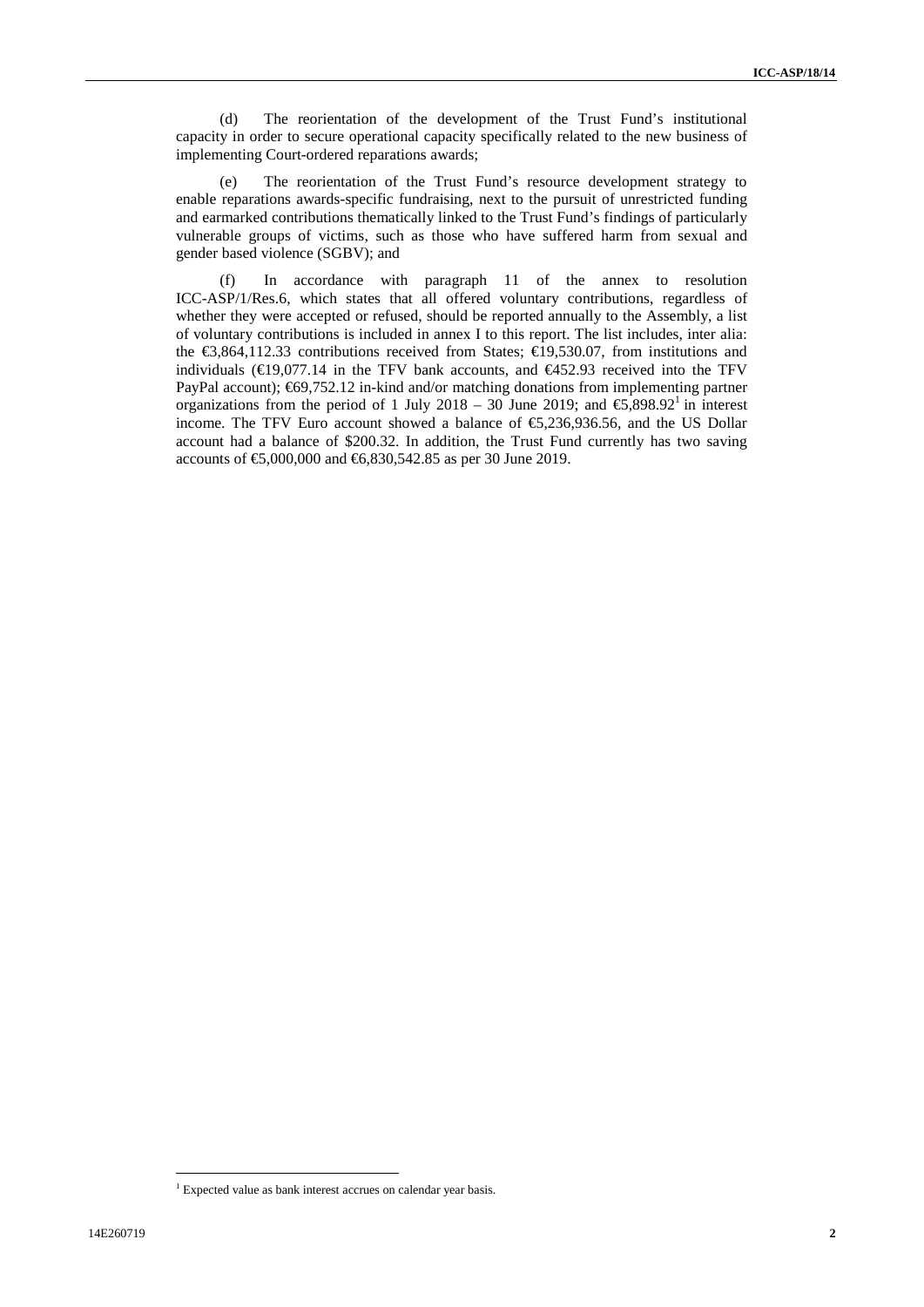## *Call for contribution to the Trust Fund for Victims*

The Trust Fund's mission is to respond to the harms resulting from the crimes under the jurisdiction of the ICC by ensuring the rights of victims and their families through the provision of reparations and assistance.

2. Over the past 10 years, more than 400,000 individuals, their families and affected communities have benefitted from the TFV-supported assistance in the DRC and Uganda. Through the assistance mandate, the TFV has been able to provide, for instance, reconstructive surgery, prosthetic limbs, trauma-based counselling, educational support, income-generating activities, and conflict mediation and reconciliation.

3. The Trust Fund is dependent on voluntary contributions and donations to implement its mandates in order to keep up with the jurisdictional (situations) and case (reparations) developments at the ICC, and to deliver on the Rome Statute's promise of reparative justice to victims.

4. With voluntary contributions and support from States Parties, the TFV can continue providing much needed assistance to the most vulnerable victims, so that these victims are able to begin the process of healing and become positive contributing members of their communities.

5. In consideration of the current status and outlook for Court-ordered reparations, as well as the need to assist victims at the level of ICC situation countries, the TFV has set a goal to raise  $\epsilon$ 40 million in voluntary contributions and private donations by 2021, in order to implement and complement the payment of reparations orders and to expand the implementation of assistance programmes to the benefit of victims in as many situations as possible before the Court.

6. However, the TFV Secretariat has been stretched to a maximum extent in order to cope with a radically increasing workload both in The Hague and in the field. At the institutional level, the Trust Fund is facing two grave challenges: lack of implementation capacity and financial resources. Resolving these challenges is of the utmost importance in order for the Trust Fund to fully complement reparations awards in the *Lubanga* and *Al Mahdi* cases, to fund five-year assistance programmes in northern Uganda and the DRC, and to expand assistance programmes to additional four countries. Furthermore, it is most likely that the volume of future reparations orders will grow significantly, should there be reparations orders in the *Ntaganda* and *Ongwen* cases.

7. The TFV seeks the support of the States Parties to fill its remaining capacity gap to allow the Trust Fund to continue to provide its services in a professional and responsible manner. We request the understanding and consideration of the States Parties in this regard.

8. The Board calls upon States, international and inter-governmental organizations, individuals, corporations and other entities to make voluntary contributions to the Trust Fund in order to ensure that the rights of victims and their families to receive the reparations and assistance they need becomes a reality.

9. The Board invites States Parties to follow the example of existing multi-annual funding agreements with the TFV, using official development assistance ("ODA") resources.

10. The Board invites States Parties to respond to requests by the TFV for earmarked contributions for the purposes of funding specific reparations awards, as well as for replenishing and strengthening the Trust Fund's general reparations reserve, and expresses its appreciation to those that have already done so.

11. The Board invites States Parties to consider making earmarked voluntary contributions to the Trust Fund to the benefit of victims of sexual and gender-based violence, and expresses its appreciation to those that have already done so.

12. The Board acknowledges with deep appreciation both the unrestricted and earmarked voluntary contributions received during the reporting period.

13. The Board further expresses its appreciation to all States Parties who may be supporting the Board's endeavours to explore in-kind support and private sector funding, in order to elevate the TFV's revenue and to diversify its donor base.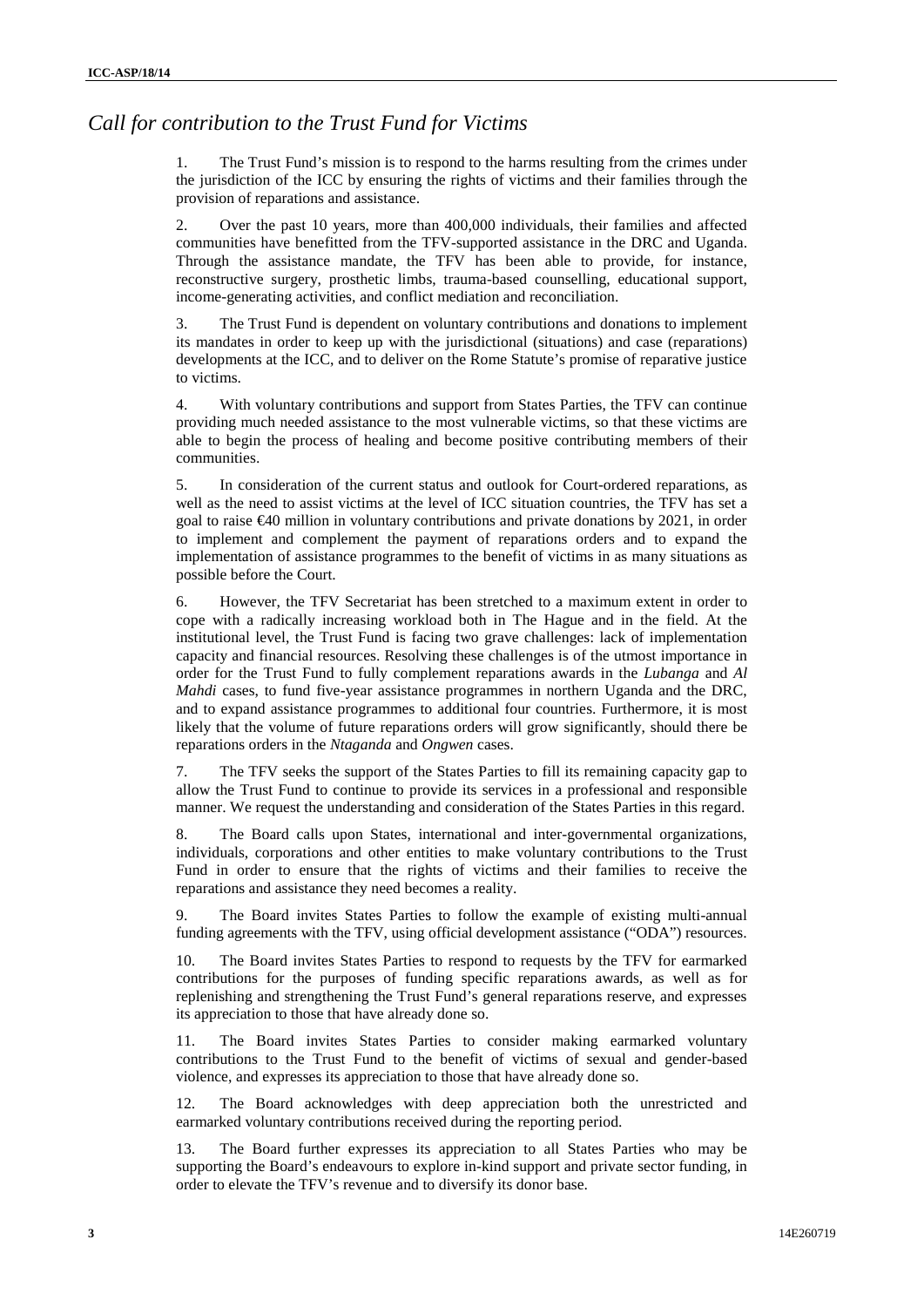## **I. Introduction**

In accordance with resolution ICC-ASP/1/Res.6 and regulation 76 of the Regulations of the Trust Fund for Victims, $<sup>1</sup>$  the Board of Directors submits this annual</sup> report to the Assembly of States Parties ("the ASP"). The period covered by this report is from 1 July 2018 until 30 June 2019. The report gives a summary of the achievements made in the assistance mandate, as well as activities undertaken in relation to the implementation of reparations orders in the *Lubanga, Katanga,* and *Al Mahdi* cases. The report also provides an update of the Trust Fund's financial situation and the Secretariat's prospective budget for 2020.

## **II. Activities and projects**

2. The Trust Fund fulfils two mandates: (1) implementing reparations ordered by the Court, $^2$  and (2) providing assistance for the benefit of victims subject to Article 79 of the Rome Statute by the use of other resources.<sup>3</sup> Both mandates provide support to victims of genocide, crimes against humanity and war crimes (crimes of aggression) committed since 1 July  $2002.<sup>4</sup>$ 

### **A. Meetings of the Board of Directors**

3. The Board held its 19th Meeting in The Hague on 3 – 4 December 2018. This coincided with the 17th Session of the Assembly of States Parties, during which the Board met with States Parties' representatives, ICC officials, and civil society groups. In these meetings, the Board reviewed and discussed progress made towards the implementation of reparations awards in the *Katanga*, *Lubanga*, and *Al Mahdi* cases, as well as developments in the assistance mandate programmes. It was also the final Board meeting before the election of the new Board members, which took place on 5 December 2018.

4. The outgoing Board made three decisions which included approving the allocation of the initial provisional amount of €300,000 for assistance programmes in Georgia and Kenya, subject to the positive outcomes of the harm assessments, and the Board's approval of the draft programmes. The Board also decided to suspend the exploration of the TFV Bond Initiative due to various reasons.

5. On 5 December 2018, the ASP elected five members to the Board of Directors of the Trust Fund for Victims for a mandate period of three years (2018–2021): Sheikh Mohammed Belal (Bangladesh), Gocha Lordkipanidze (Georgia), Mama Koité Doumbia (Mali), Arminka Heli (United Kingdom), and Felipe Michelini (Uruguay).

6. Following the election, on 7 December 2018, an informal handover meeting was held between the outgoing and incoming Board of Directors, allowing for the outgoing Chair to highlight the progress of activities of the TFV and the outcomes of the last meeting as well as for the new members to ask questions.

7. Subsequently, the newly elected Board members held a first meeting on  $7 - 8$ December 2018, with the participation of the Executive Director, Mr Pieter de Baan. Four members of the Board participated in the meeting: Ambassador Mohammed Belal, Ms Koité Doumbia, Mr Michelini, and Mr Lordkipanidze. Unfortunately, due to other engagements, Ms Heli could not attend.

8. During the  $20<sup>th</sup>$  Meeting, the Board made nine decisions: 1) The Board elected Felipe Michelini as the Board Chair by unanimous vote in a closed session. The vote of Board member Ms Heli was delivered in written form in a sealed envelope to the Executive Director, Mr De Baan, ahead of the meeting; 2) Further to the out-going Board's

<sup>&</sup>lt;sup>1</sup> Regulation 76 of the Regulations of the Trust Fund for Victims states that the Board "shall submit a written annual report on the activities of the Trust Fund to the Committee on Budget and Finance and the External Auditor and the Assembly of States Parties, through its President.'

 $2$  Article 75 (2) of the Rome Statute and rule 98 (2), (3), (4) of the Rules of Procedure and Evidence.

<sup>&</sup>lt;sup>3</sup> Rule 98 (5) of the Rules of Procedure and Evidence. For more information on the Fund's legal basis, please see https://trustfundforvictims.org/en/about/legal-basis. <sup>4</sup> As defined in articles 6, 7 and 8 of the Rome Statute.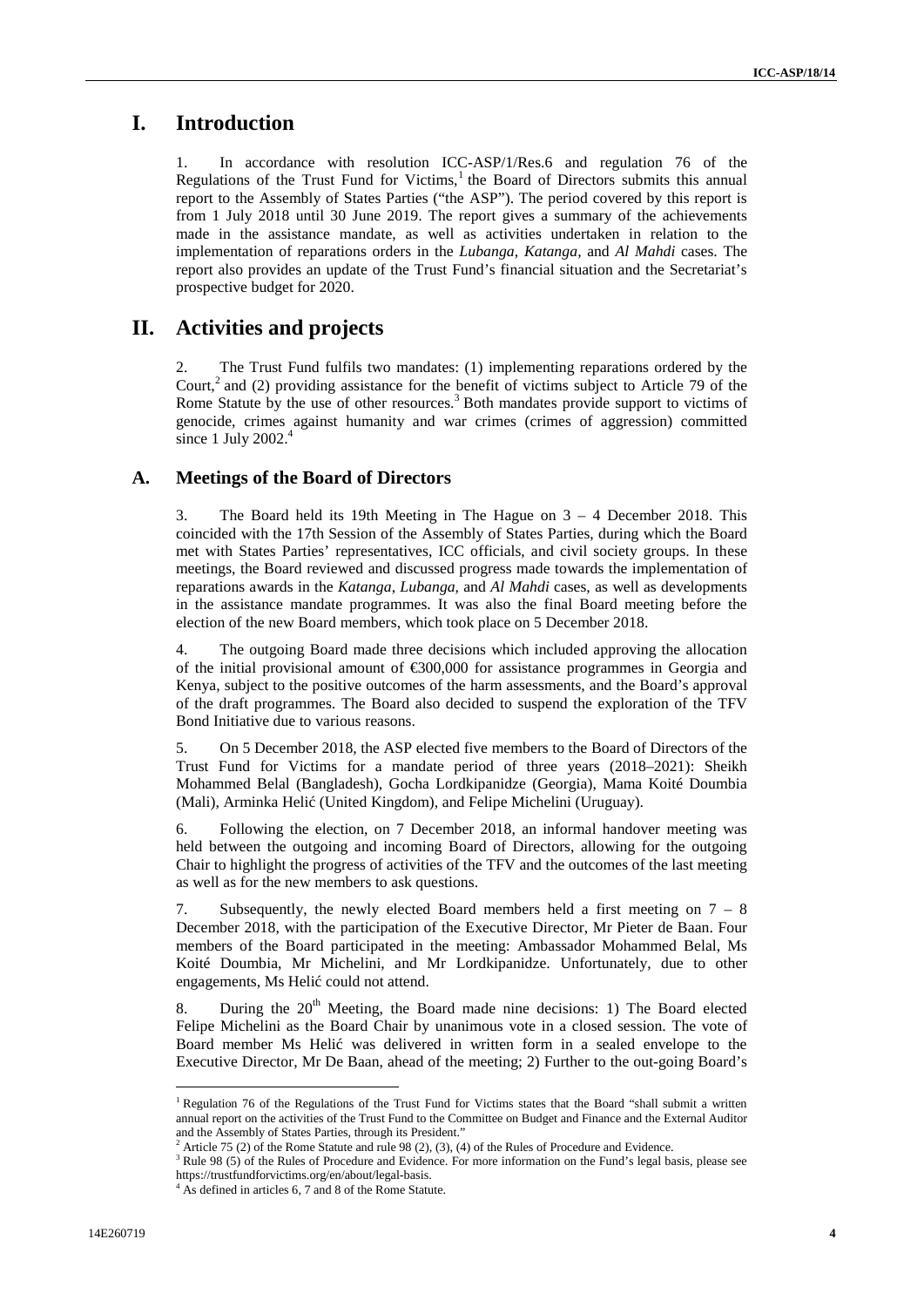decision to suspend the TFV Bond Initiative, the Board decided to discontinue the study in its current shape and form; 3) The Board welcomed the proposed evaluation of the TFV Secretariat by the Independent Oversight Mechanism (IOM) and expressed the desire to be consulted on the scope and form of the evaluation; 4) To communicate regularly, the Board decided to hold a monthly video or teleconference, starting in January 2019; 5) The Board decided to move the time of the Spring meeting to the end of March or beginning of April 2019; 6) The Board agreed that Board member Ambassador Mohammed Belal would be a regular contact person for the Executive Director, next to the specific working relationship with the Board Chair as well as regular contacts with all Board members;  $7)$ The Board requested an overview of the background and state of affairs in each of the reparations cases before the TFV; 8) The Board also requested an overview of the steps and time indications for the assistance mandate, which will allow the Board to consider streamlining the procedure to the extent possible, as well as to manage expectations of external stakeholders and victims communities; and 9) the Board positively considered to assign amongst Board members specific areas of responsibility in relation to the development and activities of the TFV. The Board requested the Executive Director to propose a list of areas for its consideration.

9. The Board held its  $21<sup>st</sup>$  meeting in The Hague on 1–3 April 2019.

10. In this meeting, the Board discussed the progress made towards the implementation of reparations awards in the *Lubanga*, *Katanga*, and *Al Mahdi* cases as well as the assistance programme in Uganda, which was launched in April 2019. The Board also discussed the progress of activities in the DRC, Côte d'Ivoire as well as the outlook for expanding assistance programmes to CAR, Georgia, and Kenya. The Board was presented with organizational updates, including the recruitment status, fundraising efforts, and financial review of contributions and allocations for programmes. The Board also discussed the TFV 2019 – 2021 Strategic Plan and an initial proposal for the Secretariat's budget for 2020. The Board also held a closed discussion with the IOM over the status of the TFV Secretariat's evaluation process.

11. The Board held a separate session with the ICC Principals, President Chile Eboe- Osuji, Madam Prosecutor Fatou Bensouda, and Mr Registrar Peter Lewis. The Court's Principals addressed the Board and expressed their appreciation for the work undertaken by the TFV and highlighted the importance of the TFV's dual mandates. The Court's Principals also reiterated their support and future collaboration to ensure that victims who have suffered harms from crimes under the jurisdiction of the ICC receive the reparations to which they have a right and the assistance that they need.

12. The Board engaged with civil society organizations and had a productive dialogue with regard to the implementation of reparations awards, the launch of new programmes and the intended expansion of the assistance mandate into new countries, as well as the continued collaboration between civil society and the TFV to ensure victims receive reparations and assistance.

13. The Board also held a separate session with The Hague Working Group, facilitated by H.E. Ambassador Jens-Otto Hörslund of Denmark, who is the Vice-President of the ASP. The Board provided an overview of activities on both of the TFV's mandates, as well as the IOM evaluation. The Board encouraged continued political commitment as well as financial contributions and in-kind support from States Parties for the benefits of victims.

14. In the  $21<sup>st</sup>$  meeting, the Board made several decisions, including approving moving forward in selecting fiscal sponsor organization(s) for tax deduction purposes for donors, and to further continue its collaboration with the Registry in exploring the possibility of creating a foundation in the Netherlands and in the United States, when feasible. The Board requested the Secretariat to provide detailed action plans including expected timelines and expected results for its activities, as well as a roadmap for Board engagement in 2019 and 2020. The Board decided to review the new TFV Strategic Plan in August or September 2019. The Board also initially proposed not to have an increase in the Secretariat's 2020 budget, subject to further discussion and submission of a detailed budget proposal.

15. Finally, the Board decided to hold another meeting in August 2019, prior to the next session of the Committee on Budget and Finance in The Hague.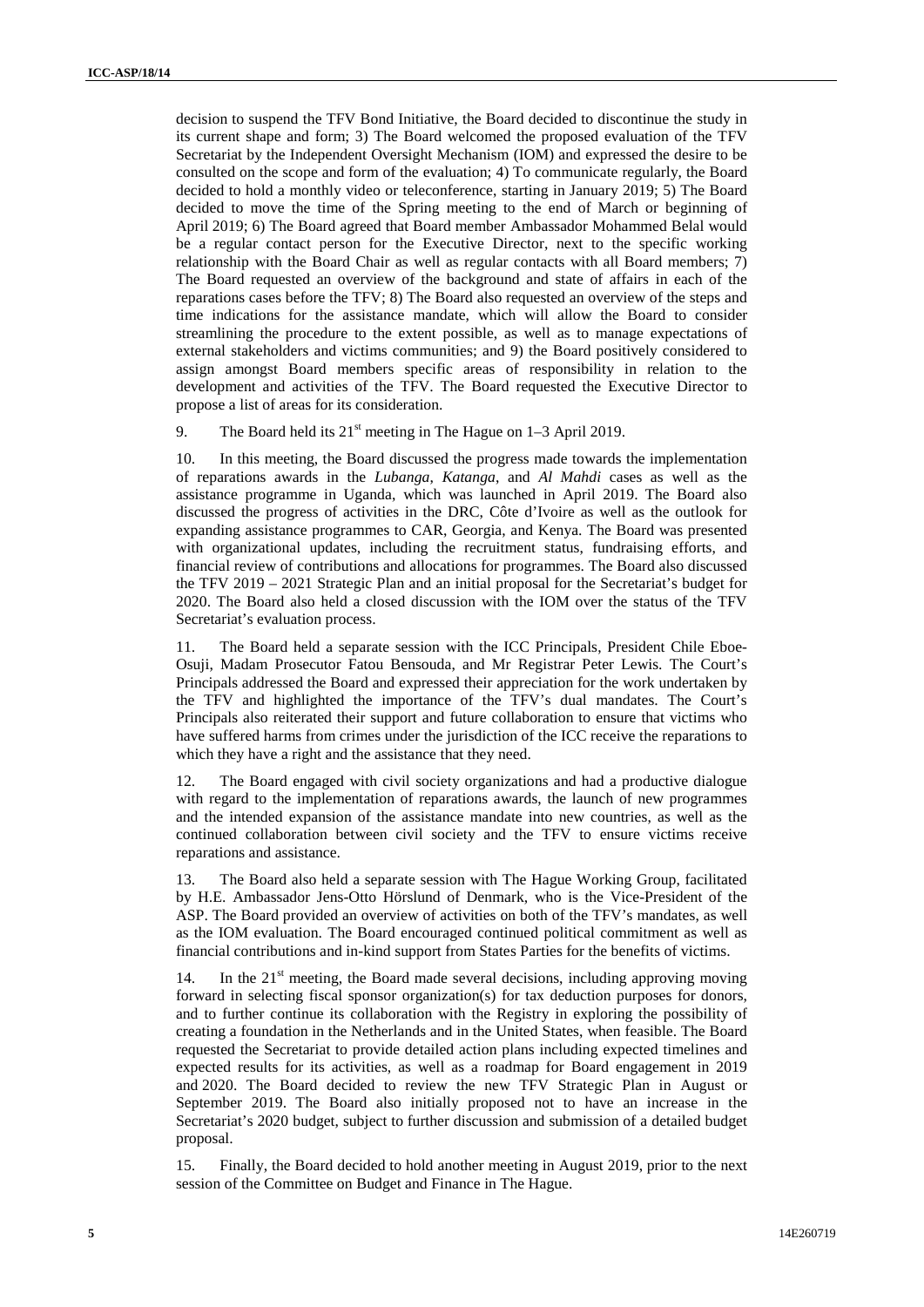## **B. Other Events and Meetings**

16. Board members and the Executive Director Mr de Baan participated in various events commemorating the  $20<sup>th</sup>$  anniversary of the Rome Statute on 17 July 2018. The Outgoing Board Chair, Mr Motoo Noguchi attended the commemoration event in The Hague together with Executive Director Mr De Baan, while Board member Mr Michelini held lectures on the role of the TFV and the rights of victims in the international criminal justice system at Kennedy University and the United Nations Interregional Crime and Justice Research Institute (UNICRI), in Buenos Aires, Argentina.

17. Following the acquittal decision of Mr Bemba, Executive Director Mr De Baan and members of the TFV staff visited Bangui, CAR, from 23 – 28 July 2018 to announce the re-launch of the assistance programme in the country which will benefit victims who participated in the case, as well as other victims and the affected communities in the situation country. Together with the ICC Country Office and the Legal Representative of Victims in the case, the TFV conducted meetings with victims, intermediaries, civil societies, government officials, and the international community to explain the difference between the two mandates of the TFV, and the process of launching the assistance programme.

18. On 6 September 2018, Board member Mr Michelini participated as a panellist in the "Seminar on the 20<sup>th</sup> Anniversary of the Rome Statute: *Challenges in the Protection of Human Rights*", held in Montevideo, Uruguay.

19. Outgoing Board Chair Mr Noguchi visited The Hague and attended various meetings from  $5 - 14$  September 2018, which coincided with the  $31<sup>st</sup>$  Session of the Committee on Budget and Finance (CBF) to discuss the TFV Secretariat's budget for 2019, and had meetings with the Court's officials and States Parties' representatives as part of the TFV's fundraising and visibility efforts.

20. Between 17 – 20 September 2018, Board member Ms Koité Doumbia, Executive Director Mr De Baan, and the ICC Registrar attended the commemoration of the 20<sup>th</sup> anniversary of the Rome Statute and photo exhibition in Bangui, CAR. It was also an opportunity to hold follow-up meetings with various key stakeholders, including groups of victims who participated in the *Bemba* case, government officials, UN representatives, civil societies, media, and university students. Ms Koité Doumbia and Mr De Baan conducted a presentation on the TFV's activities in order to foster a better understanding of the role of the TFV in assisting victims in the country.

21. Board member Mr Michelini participated as a panellist at the Latin American Society of International Law (SLADI/LASIL) conference *"Dialogues on International Law"* together with ICC officials, which was held on 26 September 2018 in Buenos Aires, Argentina, where he discussed the TFV's mandates and the Rome Statute. Following this event, Mr Michelini also participated as a jury member for the pilot test of thematic hearings organized by the Inter-American Commission on Human Rights (CIDH) in Buenos Aires, Argentina.

22. On 4 October 2018, Executive Director Mr De Baan attended the ICC-EU Roundtable meeting together with the ICC Registry in Brussels, Belgium. The purpose of this meeting was to discuss the technical operational cooperation between the ICC and the EU European External Action Service (EU/EEAS) and how to improve the EU support to the ICC. The Trust Fund represented by Mr De Baan used this opportunity to discuss the need for continuing support for its activities with the EU states.

23. Between 10 –11 October 2018, Board member Mr Michelini participated in the panel on *"Evaluation of the Rome Statute System 20 Years after its Creation"* in Panama, which was part of the commemoration of the 20th Anniversary of the Rome Statute event organised by the ICC, Ministry of Foreign Affairs and the Judicial Branch of the Republic of Panama.

24. To commemorate the  $20<sup>th</sup>$  anniversary of the Rome Statute, outgoing Board Chair Mr Noguchi was invited to participate as a panellist together with the ASP President O-Gon Kwon and ICC Judge Tomoko Akane in a side-event of the 57<sup>th</sup> Annual Session of the Asian-African Legal Consultation Organization, held in Tokyo, Japan on 11 October 2018.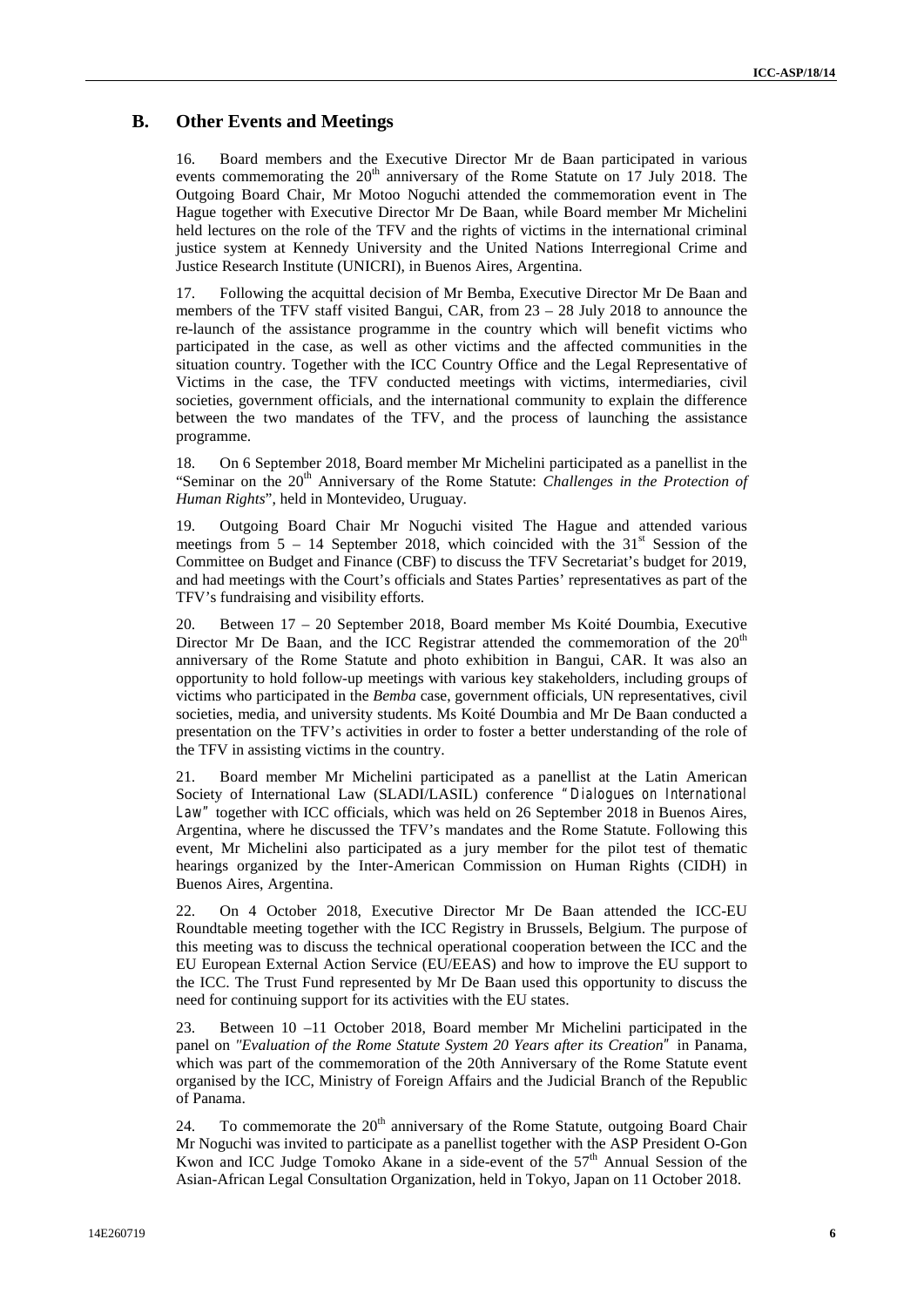25. On 18 – 19 October 2018, Board member Mr Michelini participated as a panellist in the *"Sub-Regional Parliamentary Seminar on the Universality and Implementation of the Rome Statute: A Fundamental Tool for Strengthening the Rule of Law and the Sustainable Development in Inclusive and Peaceful Societies"*. The event was held in Tegucigalpa, Honduras and was organized by the Parliamentarians for Global Action (PGA) and the National Congress of Honduras.

26. On 19 – 21 October 2018, Executive Director Mr De Baan participated in the Nuremberg Forum 2018 which was centred on the *"20th Anniversary of the Rome Statute: Law, Justice and Politics"*.

27. During the period 23 – 25 October 2018, Executive Director Mr De Baan travelled to Bamako, Mali together with Board member Ms Koité Doumbia and held meetings with various stakeholders, including the Minister of Justice, the Minister of Culture, and international organizations to discuss the implementation of the reparations awards in the *Al Mahdi* case.

28. Outgoing Board member Alma Taso-Deljković and members of the TFV staff participated in the High-Level Regional Cooperation Seminar, 24 – 25 October 2018, held in Tbilisi Georgia. Ms Taso-Deljkovi represented the TFV in the high-level panel session *"The ICC and Eastern Europe & Western Asia at 20 Years of the Rome Statute: National and Regional Experiences in the Fight against Impunity and the Prevention of Crimes"*, as well as in the session on victims' issues and reparations. Ms Taso-Deljković also held meetings with government officials, civil society organisations, and international communities to explain the TFV's mandates and discussed the feasibility of expanding the assistance programme within the country, as well as funding requirements.

29. From 1 – 6 November 2018, outgoing Board Chair Mr Noguchi, Board member Mr Michelini, and members of the TFV staff attended a workshop on Victims and International Justice organized by The Guernica Group, Santa Clara University and the TFV. The event aimed at raising awareness of and promoting the profile of the TFV on the West Coast of the USA. A series of lectures at different universities of the Bay Area were organised, as well as a private fundraising event hosted by the Guernica Group in San Francisco.

30. On 19 – 20 November 2018, Executive Director Mr De Baan and members of the TFV staff held a meeting with UNESCO representatives in Paris to discuss further collaboration with regard to the implementation reparations awards in the *Al Mahdi* case.

31. For the 70<sup>th</sup> Anniversary of the Universal Declaration of Human Rights, Board member Mr Michelini participated as a panellist in the Regional Meeting of National Commissions for UNESCO of Latin America and the Caribbean, and the annual conference on Legal and Methodological Partner of the Faculty of Law, University of the Republic, held in November 2018 in Montevideo, Uruguay.

32. On 4 December 2018, the outgoing TFV Board members and Executive Director Mr De Baan attended a high level event organized by the Ministry of Foreign Affairs of the Netherlands to celebrate the  $20<sup>th</sup>$  Anniversary of the Rome Statute. During this event, the Government of the Netherlands also announced its voluntary contribution of  $\bigoplus$  million to the TFV with €350,000 earmarked to Lubanga reparations, €250,000 to the CAR assistance programme, and the remaining €400,000 as unrestricted funds.

33. In the period of  $5 - 12$  December 2018, the outgoing and the newly elected TFV Board members and Executive Director Mr De Baan, together with members of the TFV staff attended the  $17<sup>th</sup>$  Session of the ASP. On 5 December 2018, the outgoing Board Chair, Mr Noguchi, provided the report of the TFV activities as his last address to the ASP before the election of the new TFV Board of Directors took place. During the ASP, the newly elected members together with Mr De Baan held bilateral meetings with delegations from States Parties, civil societies, and ICC officials.

34. On 5 December 2018, the ASP announced the newly elected TFV Board of Directors which is comprised of five members: Sheikh Mohammed Belal (Bangladesh), Gocha Lordkipanidze (Georgia), Mama Koité Doumbia (Mali), Arminka Heli (United Kingdom), and Felipe Michelini (Uruguay).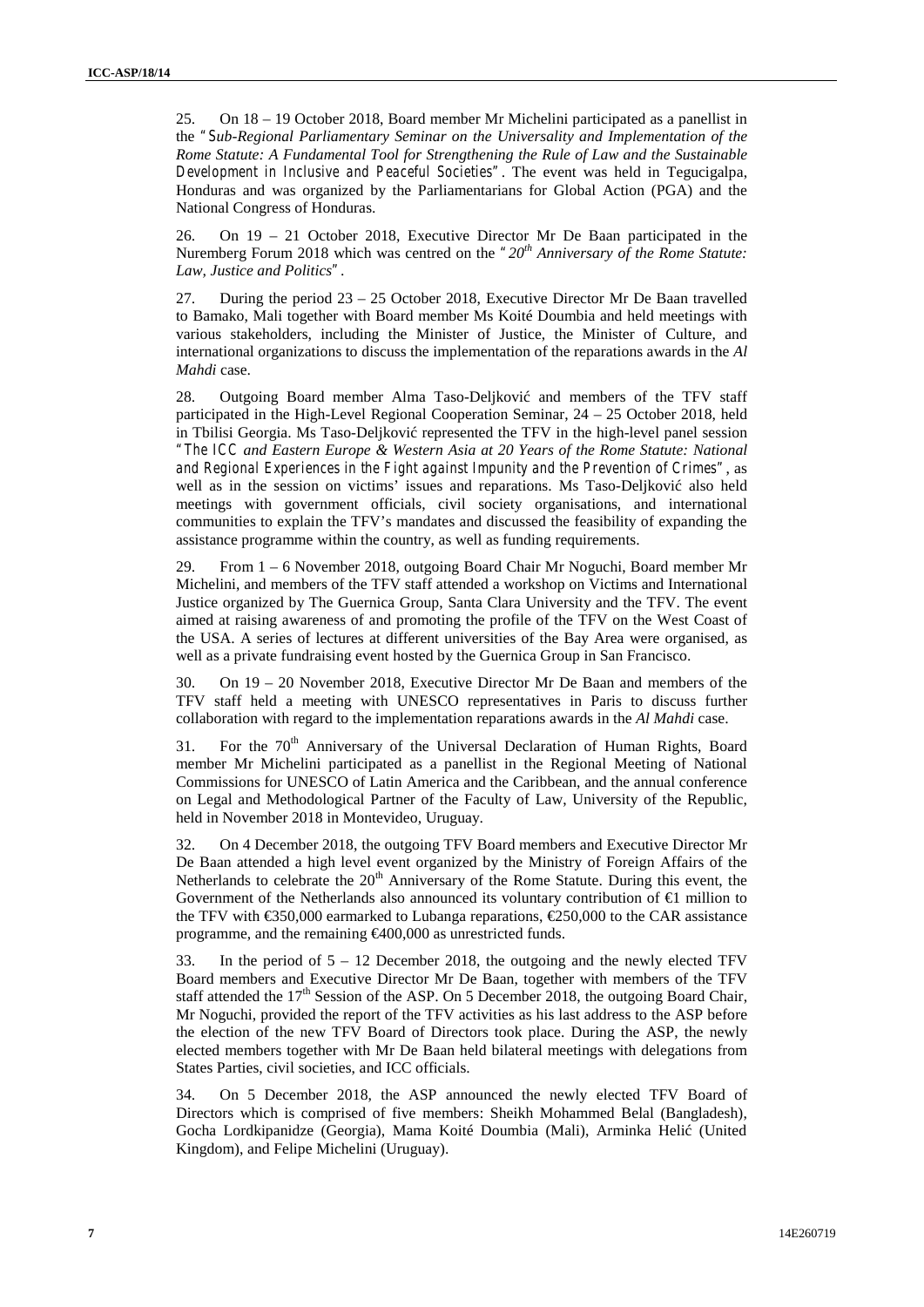35. The Governments of Finland, Ireland, Mali and Uganda, and the TFV co-hosted a side-event on 6 December 2018 during the ASP session on *"Supporting Reparative Justice for Victims in the Rome Statute System (What States Parties Can Do More?)"*. During this event, the TFV showcased a video financed by the Government of Ireland on the joint-monitoring visit to northern Uganda which took place in early 2018. This side event featured remarks by the Attorney General of Uganda, H.E. Mr William Byaruhanga and the Attorney General of Ireland, H.E. Mr Séamus Woulfe, the Minister of Justice of Mali, H.E. Tienan Coulibaly, as well as members of the TFV Board of Directors. The session was moderated by H.E. Maria Teresa De Jesus Infante Caffi, Ambassador of Chile to The Hague.

36. The Governments of Bangladesh, Bosnia and Herzegovina, Georgia, Japan, Mali, the United Kingdom, Uruguay, and the TFV held a reception on 6 December 2018 to bid farewell to the outgoing Board members and to welcome the newly elected members.

37. Representatives of the TFV participated in the  $13<sup>th</sup>$  Meeting of the Committee for the Protection of Cultural Property in the Event of Armed Conflict, organized by UNESCO, held in Paris on 6 December 2018. They presented a report on the TFV activities specifically related to the reparations in the Al Mahdi case and on the important role of international criminal justice in the protection of cultural heritage and on the collaboration between UNESCO and the TFV.

38. On 11 December 2018, the Governments of Chile, Finland, Sweden, Switzerland, Redress and the TFV co-hosted a side-event at the ASP on the topic *"Realizing Victims' Right to Reparation at the International Criminal Court"*.

39. On 13 – 14 December 2018, Executive Director Mr De Baan attended a roundtable meeting in Paris on the occasion of the 20<sup>th</sup> Anniversary of the Rome Statute.

40. Newly elected Board member Mr Gocha Lordkipanidze together with TFV staff participated in an International High-Level Conference on *"Political and Legal Implications of Human Rights Violations in Conflict-Affected Areas"* in Tbilisi, Georgia on 18-19 December 2018. TFV representatives also held meetings with key stakeholders in the country and visited affected communities in the Administrative Boundary Line (ABL) areas.

41. Newly elected Board member Ambassador Sheikh Mohammed Belal visited New York on 20 – 24 December 2018 to raise awareness about the TFV's activities and to explore avenues for voluntary contributions, including private sector funding. Ambassador Belal also had meetings with H.E. Ambassador Michael Mylnár, who is the Permanent Representative of Slovakia to the UN and the ASP Vice-President and Coordinator of the ICC New York Working Group, and with H.E. Ambassador Christian Wenaweser, Permanent Representative of Lichtenstein to the UN. Ambassador Belal sought support for exploring options with private sector funders from the other side of the Atlantic as well as for potential events for the TFV in the future.

42. On 11 February 2019, the new elected Board Chair, Mr Michelini participated in the seminar *"Public Policies in Human Rights"*, at the Institute of Public Policies on Human Rights of MERCOSUR (IPPDH) and the Inter-American Commission of Human Rights (CIDH), in Buenos Aires, Argentina.

43. On 20 March 2019, the Board Chair Mr Michelini delivered a speech about the role of the TFV and its activities at the  $3<sup>rd</sup>$  High Level Meeting of the ICC, organized by the Ministry of Foreign Affairs of Uruguay in Montevideo, Uruguay.

44. From 26 – 27 March 2019, Board member Ms Koité Doumbia and Executive Director Mr De Baan participated in the conference "*Stand Speak Rise Up! To End Sexual Violence in Fragile Environments*", and presented the TFV's activities which are aimed at assisting victims of sexual violence. This conference, an initiative of Her Royal Highness the Grand Duchess of Luxembourg, was a platform for a discussion and an exchange between survivors and key actors in the fight against sexual violence in fragile environments. It highlighted their experiences, actions, ideas and recommendations and examined the socio-economic impact of these human rights violations. The Forum presented initiatives that survivors are undertaking for healing, accessing justice, obtaining reparations, making their voices heard and becoming actors for peace and change.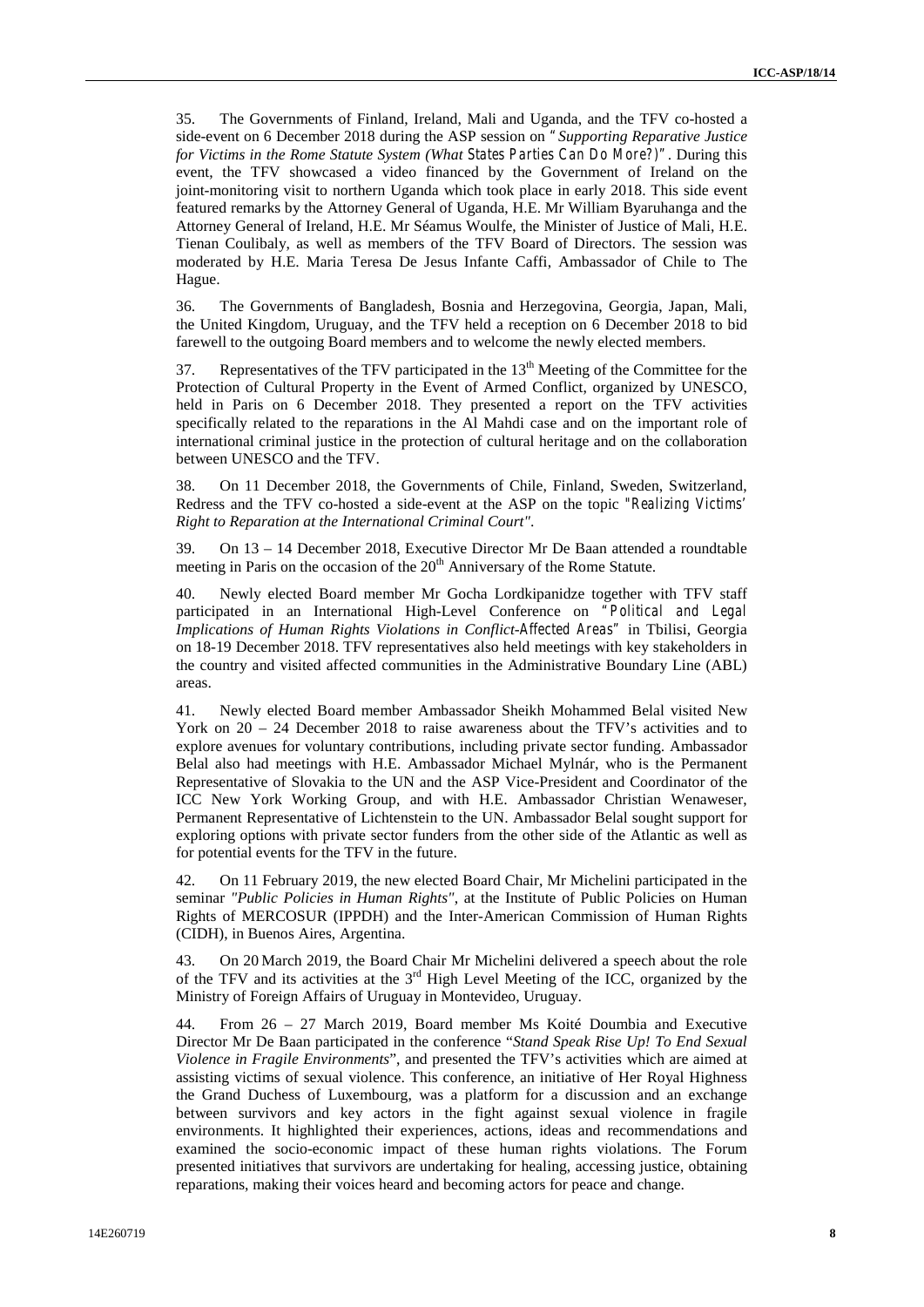45. On 28 March 2019, the Embassy of Uruguay in The Hague and the TFV co-hosted a meeting with the Group of Latin America and the Caribbean States (GRULAC) aimed at increasing awareness of the TFV's role and activities to this group of States. Board Chair Mr Michelini and Executive Director Mr De Baan appealed for a political and financial commitment from GRULAC States for the benefit of victims within the jurisdiction of the ICC.

46. Another regional meeting was also held on 28 March 2019 with the Asia Pacific States, co-hosted by the Embassy of Bangladesh and the TFV. Board member Ambassador Belal and Executive Director Mr De Baan presented the TFV's activities, the challenges it faces, and encouraged all Asia Pacific countries to provide political and financial contributions for the rights and needs of victims.

47. On 12 April 2019, Board Chair Mr Michelini gave a speech about the TFV and its mandates at the "Instituto Artigas de Servicio Exterior (IASE), which was organized by the Ministry of Foreign Affairs in Montevideo, Uruguay.

48. The Court organised an outreach mission to Tbilisi, Georgia on 6 –11 May 2019 in which the TFV was represented by Board member Mr Lordkipanidze, who during this mission held meetings with government officials, civil societies and affected communities, to discuss the details of a needs assessment that would be conducted in the coming months.

49. On 9 May 2019, Board member Ms Koité Doumbia and Executive Director Mr De Baan participated in a panel discussion on *"Reparations to Victims in the International Criminal Proceedings: Innovative Approaches by the International Criminal Court"* organised by the ICC, and the Permanent Missions of Belgium, Republic of Korea and Slovakia to the UN, in New York.

50. Board member Ms Koité Doumbia and Executive Director Mr De Baan participated in the annual ICC-NGO Roundtable meeting held in The Hague on 20 – 24 May 2019.

51. On 6 June 2019, Executive Director Mr De Baan attended a dialogue session on *"Transitional Justice and the Sustainable Development Goals*" at the Residence Palace in Brussels, in collaboration with the Ministry of Foreign Affairs of the Netherlands.

52. The ICC held a retreat with African States Parties to the Rome Statute and the Office of the Legal Counsel of the African Union Commission in Addis Ababa, Ethiopia on 12–13 June 2019. Board member Ms Koité Doumbia spoke in the panel "*A Shared Responsibility Towards Victims*" sharing her insights and experiences in engaging with victims and hearing their voices and needs. The purpose of the retreat was to promote candid dialogue and in depth discussions on topics of mutual interest related to the mandate and activities of the ICC and the fight against impunity for the gravest crimes under international law.

## **C. Reparations mandate**

53. The Trust Fund's reparations mandate is related to specific judicial proceedings before the Court that result in a conviction. Resources are collected through fines or forfeiture and awards for reparations are complemented with "other resources of the Trust Fund" if the Board so determines.

54. The Trust Fund's reparations mandate is beginning to play a larger role in the Fund's work as the Court's first criminal proceedings have concluded. With three cases reaching the reparations implementation stage in 2018, this represents an important moment for all Court actors to work together to ensure the success of the reparations regime laid out in the Rome Statute.

55. Each of the three cases now at the reparations stage involve different crimes, which have resulted in diverse and distinct harms to the victims, their families, and affected communities. In partnership with the Court, the Trust Fund's task is now to ensure that the design of reparations awards is responsive to the specific harms suffered by victims in each case as found by the respective Trial Chambers and in accordance with field realities and operational constraints, and that, through their efficient and timely implementation, the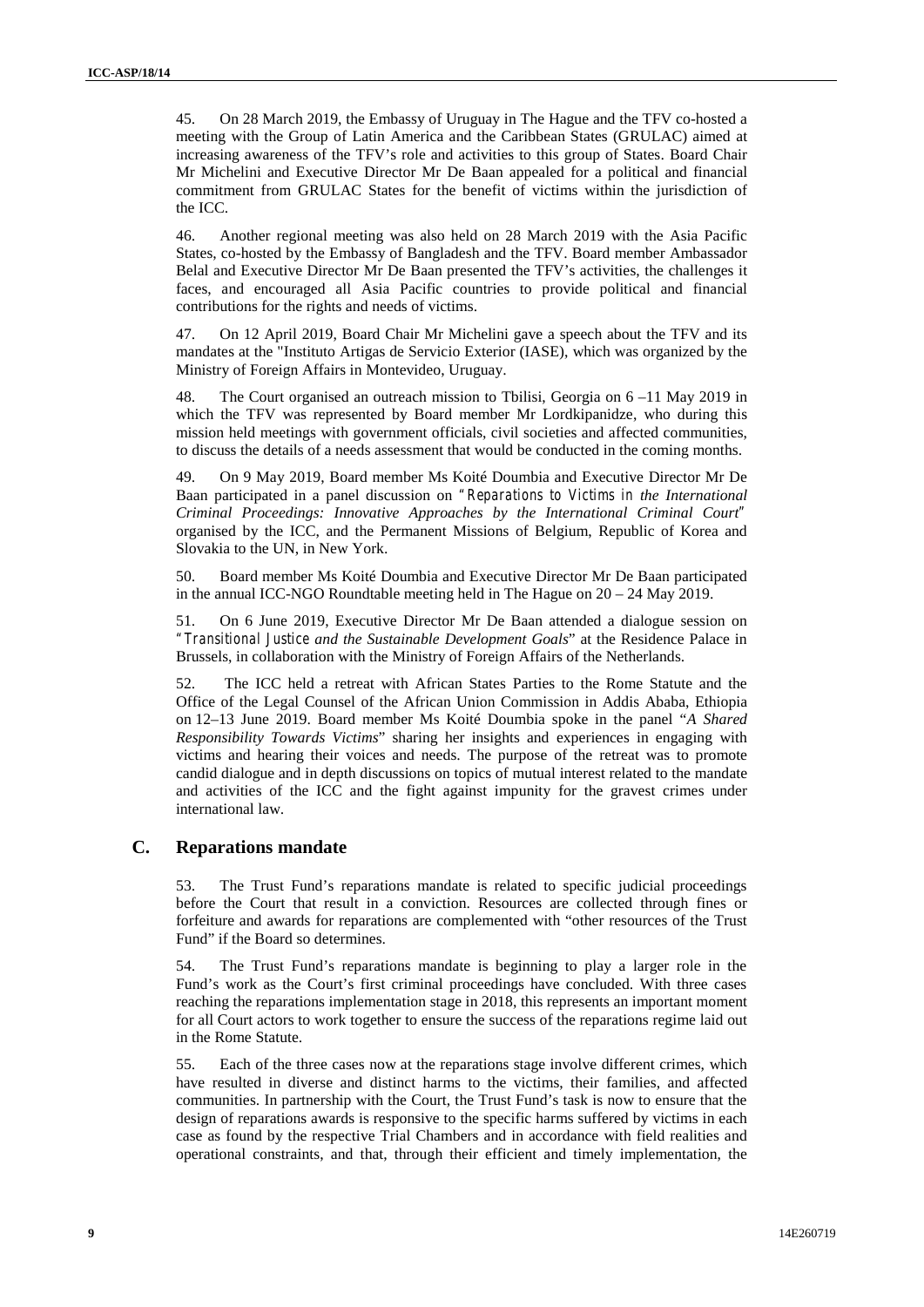promise of reparations can become a concrete and meaningful reality for victims, setting them on a path to healing and positive reintegration within their families and communities.

#### **1. The** *Lubanga* **case**

56. On 2 October 2018, the Trust Fund filed its fifth progress report on the implementation of collective reparations.

57. On 15 November 2018, following an invitation from the Appeals Chamber, the Trust Fund submitted its observations pursuant to rule 103 of the Rules of Procedure and Evidence on the appeals of the legal representative of victims team V01 and the Defence of Mr Lubanga Dyilo against the decision of Trial Chamber II completing the reparations order in this case.

58. On 12 December 2018, the Trust Fund notified Trial Chamber II of the earmarked contribution to the implementation of reparations in Lubanga of  $\epsilon$ 550,000 made by the Netherlands at the initiative of the Trust Fund's Executive Director, pursuant to regulation 27 of the Regulations of the Trust Fund for Victims. The Trust Fund reiterated its Board's engagement to undertake fundraising efforts to secure the remainder of the reparations award amount established by the Trial Chamber.

59. Throughout the second half of 2018, the Trust Fund worked in close collaboration with the legal representatives in the case on programmatic aspects related to the reparations activities that beneficiaries wish to benefit from considering the amount of liability for reparations of Mr Lubanga Dyilo.

60. On 7 February 2019, the Trial Chamber approved the Trust Fund's proposals in relation to the process for the identification and administrative eligibility determination of new potential reparations beneficiaries and instructed the Trust Fund to "immediately" begin the process of identifying new applicants, setting the deadline for the identification process to a date kept confidential.

61. Throughout the first half of 2019, the Trust Fund worked in close collaboration with the legal representatives and the relevant sections of the Registry in order to ensure the execution of Trial Chamber's II instructions regarding the identification and eligibility process for new potential reparations beneficiaries and finalize the necessary pre-requisites to relaunch the procurement processes necessary for the implementation of the reparations program. The Trust Fund has made several achievements regarding the above-mentioned, but cannot disclose further information due to the confidentiality of the ongoing processes.

### **2. The** *Katanga* **case**

62. Throughout the second half of 2018 and the first half of 2019, the Trust Fund has worked in close collaboration with the relevant Registry sections and the legal representatives in the case with regard to the reparations implementation process. The Trust Fund has made several achievements in that regard, but cannot disclose further information due to the confidentiality of the ongoing implementation process.

#### **3. The** *Al Mahdi* **case**

63. On 12 July 2018, Trial Chamber VIII approved part of the Trust Fund's draft implementation plan for reparations submitted on 22 April 2018 and directed the Trust Fund to submit an updated version thereof.

64. From July 2018 onwards, the Trust Fund undertook several field missions to Mali in preparation of the updated implementation plan, which was submitted to the Trial Chamber on 2 November 2018.

65. On 15 August 2018, as ordered by the Trial Chamber, the Trust Fund submitted its first monthly update report in which it indicated that, during the meeting held from 22 to 24 May 2018, the Board of Directors had decided to allocate €1.35 million towards the Al Mahdi complement request. Since then, the Trust Fund has submitted nine update reports to the Trial Chamber.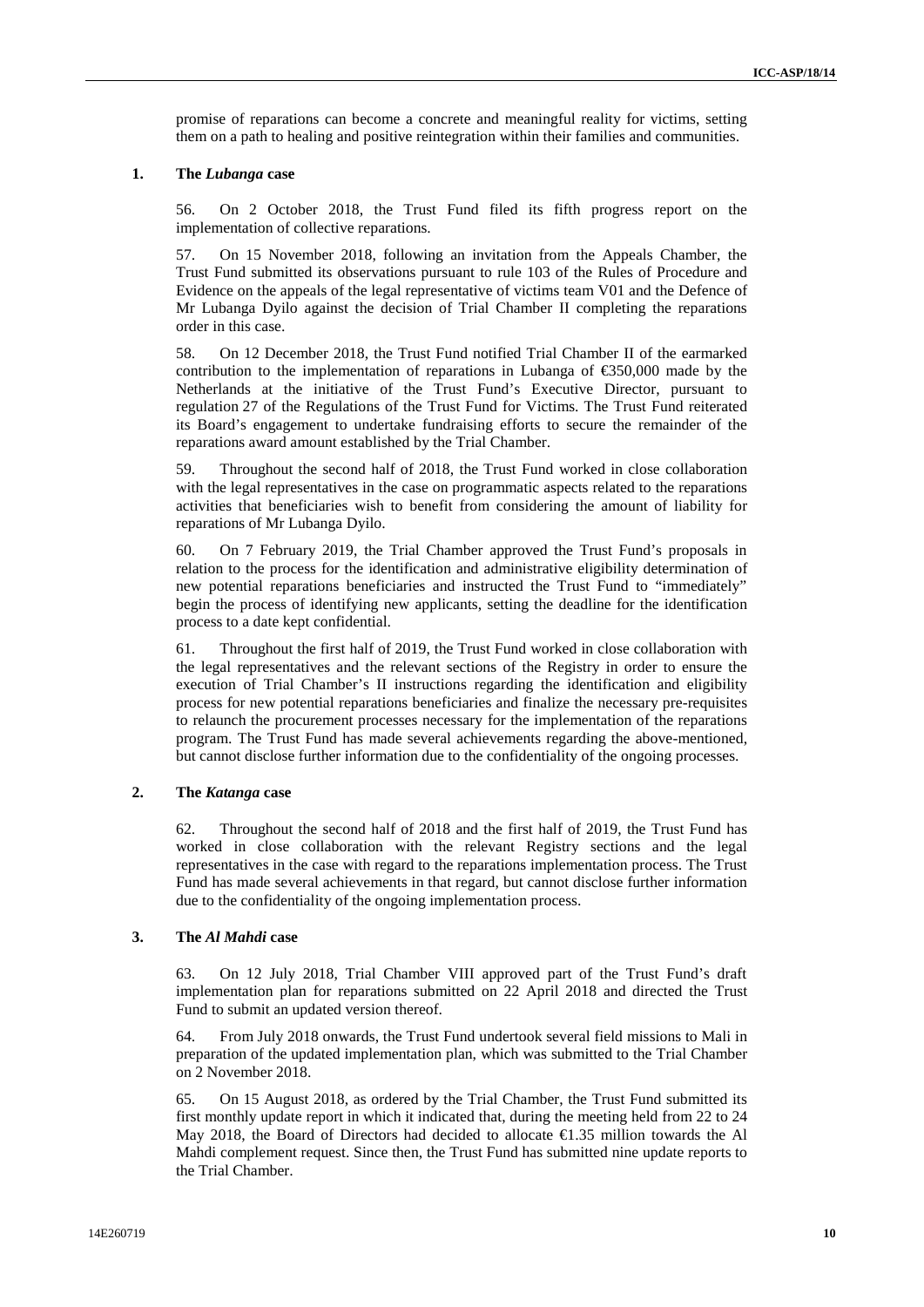66. On 4 March 2019, the Trial Chamber approved the Trust Fund's Updated Implementation Plan. From the submission of the Updated Implementation Plan and throughout 2019, the Trust Fund conducted several field missions to Mali to further the implementation of reparations. In respect of individual reparations, an administrative screening mechanism was designed and the identification of beneficiaries is ongoing. In respect of collective reparations, expressions of interests for the implementation of awards for the economic and moral harm caused were launched on 8 May 2019 and a partnership is currently being developed with an international organisation for the reparations of the damages caused by Mr Al Mahdi to the protected buildings.

### **D. Assistance Mandate**

67. The TFV uses voluntary contributions from donors to provide assistance to victims and their families in ICC situation countries through programmes of psychological rehabilitation, physical rehabilitation, and material support. Because assistance programmes are not linked to any particular case before the Court, the Trust Fund projects may provide a response at the individual, family, and community level to the injury and needs of victims who have suffered harms from crimes within the jurisdiction of the Court. Assistance projects also permit the TFV to assist a wider victim population than that which may be possible in relation to harms suffered within specific cases before the Court. The types of rehabilitation services provided to victims include (but are not limited to):

(a) *Physical Rehabilitation*, which may include reconstructive plastic surgery in relation to burn and disfigurement injuries, general corrective surgery, removal of bullet and shrapnel, prosthetic and orthopaedic devices, fistula repair, referrals for HIV and AIDS screening, and physiotherapy;

(b) *Psychological Rehabilitation*, which may include both individual, family, and group trauma counselling; counselling centres and walk in facilities for SGBV survivors (male and female); music, dance and drama groups that promote social cohesion and healing; capacity building for affiliate counsellors and organizations; community sensitisation workshops and radio broadcasts on victims' rights, information sessions and large-scale community meetings. Community awareness responses may include *engaging in community dialogue and reconciliation* to foster peace within and between the communities that create a suitable environment for the prevention of crimes;

(c) *Material Support* may include environmentally-friendly livelihood activities, education grants, vocational training, income generating activities, improved agricultural techniques, Village Savings and Loan Associations (VSLA/MUSO), and training opportunities to focus on longer-term economic empowerment. *Building the capacity of implementing partners and victims* is part of these initiatives to reinforce the sustainability of the interventions; and

(d) *Implementing special initiatives for victims of sexual violence and their children, including children born out of rape*, which may include access to basic health services, trauma-counselling aimed at strengthening the mother to child family bonds, education grants, nutrition support, and inter-generational responses addressing stigma, discrimination and reconciliation in families and communities.

68. During this reporting period several monitoring missions were conducted by the TFV staff to oversee the previous cycle of assistance programming in Uganda, strengthen local capacity, liaise with government authorities, and perform regular project monitoring and evaluation.

69. On 19 December 2018, the TFV Board of Directors submitted to the ICC Pre-Trial Chamber II the "Notification by the Board of Directors in accordance with regulation 50(a) of the Regulations of the Trust Fund for Victims of its conclusion to undertake further activities in Uganda".<sup>5</sup> In accordance with regulation 50 (a)(ii), the Board proceeded with the activities specified in its notification following ICC Pre-Trial Chamber II's determination on 4 February 2019 that none of the specific activities would pre-determine any issue to be determined by the Court.

 $5$  ICC-02/04.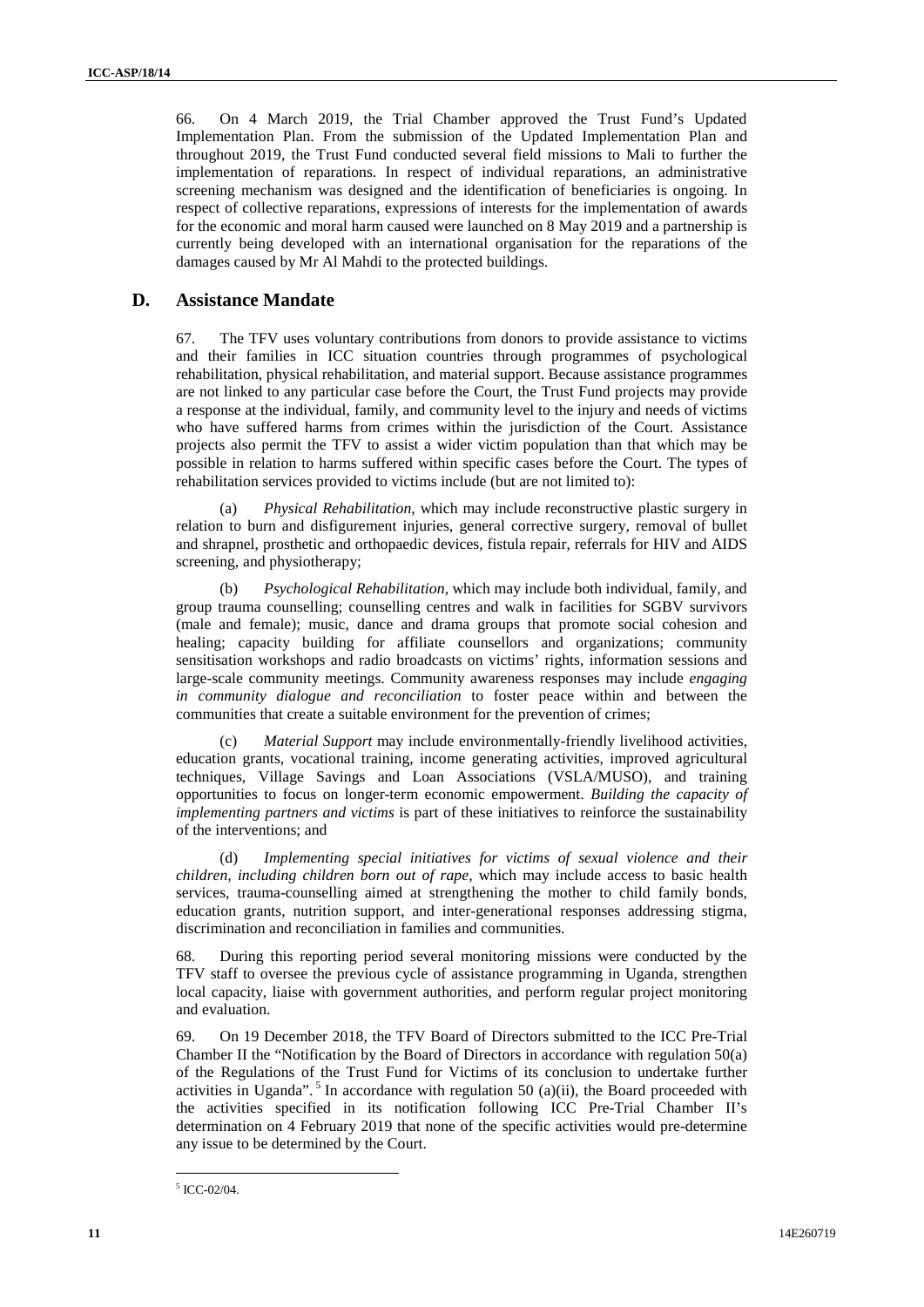70. In April 2019, the TFV launched a new five-year cycle of the assistance programme across the conflict regions in Uganda in partnership with six NGO implementing partners. The new cycle programme is being implemented across 22 districts of northern Uganda. Through the assistance mandate programme, the TFV provides livelihood activities, medical support to victims of mutilation, amputation, burns, and sexual violence, as well as psychological rehabilitation to address the trauma that victims have witnessed and experienced.

71. From 9 – 11 April 2019, the TFV held a programme launch workshop in Gulu, northern Uganda, and invited three representatives from different implementing organizations to participate. The workshop aimed at providing guidance for the implementation of projects, reviewing past achievements and lessons learned, and conducting outreach activities to communities of the newly launched programme.

72. With regard to the assistance mandate's activities in the DRC, on 10 January 2019, the TFV Board of Directors submitted to the ICC Pre-Trial Chamber I the "Notification by the Board of Directors in accordance with regulation 50(a) of the Regulations of the Trust Fund for Victims of its conclusion to undertake further activities in the Democratic Republic of the Congo".  $6$  In accordance with regulation 50 (a)(ii) et (a)(iii), the Board proceeded with the activities specified in its notification in the absence of an information from the ICC Pre-Trial Chamber I that a specific activity would pre-determine any issue to be determined by the Court, within the time period allocated to it to do so.

73. In June 2019, the TFV finalized the procurement process for the launch of a new five-year cycle of the assistance programme in the DRC, and selected 11 new implementing organisations. The selection of the implementing partners was based on the quality and relevance of the proposed projects, on a balanced spread of harms to be addressed, geographical distribution and a balance of local and international partners. The contracts are currently being finalized and the TFV hopes to launch the new assistance programme soon. However, the security situation in the eastern DRC has been unstable since last year due to the presidential election as well as the current Ebola outbreak in the Kivus and Ituri provinces. At the time of submission of this report, all missions to the region have been suspended until further security clearance is announced.

74. For the assistance programme in Côte d'Ivoire, the TFV has launched the procurement process to select implementing partner organizations. Launching of the projects is foreseen for the first quarter of 2020. Meanwhile, the TFV continues its outreach activities and building its collaboration with various stakeholders including government representatives, civil society organizations, and local leaders as well as affected communities in the country.

75. In April 2019, the TFV launched the tender process to select implementing organisations for its assistance programme in CAR, which is expected to be finalized by the end of 2019. With the support of the Registry, including Victims Participation and Reparation Section and Legal Representative of Victims, the TFV is continuing the needs assessment of the victims from individuals who participated in the *Bemba* case. Furthermore, the TFV has completed selecting local expert consultants who will assist in conducting the initial assessments in Georgia and Kenya, and the proposed assistance programme activities are expected to be reported at the end of the year.

### **1. Psychological Rehabilitation**

76. The TFV has been providing psychological rehabilitation to victims of the conflict between the Lord's Resistance Army and the Government of Uganda since 2008. The programme aims to improve the psychological well-being of victims whereby they may develop coping strategies to prepare for the stresses of post-conflict life, have the ability to work productively and fruitfully, and become contributing members of their communities.

77. The TFV psychological rehabilitation interventions include the provision of multi-level services: support to victims and communities that seek to enhance victim/survivors well-being by improving the overall recovery environment; focused

 $6$  ICC-01/04.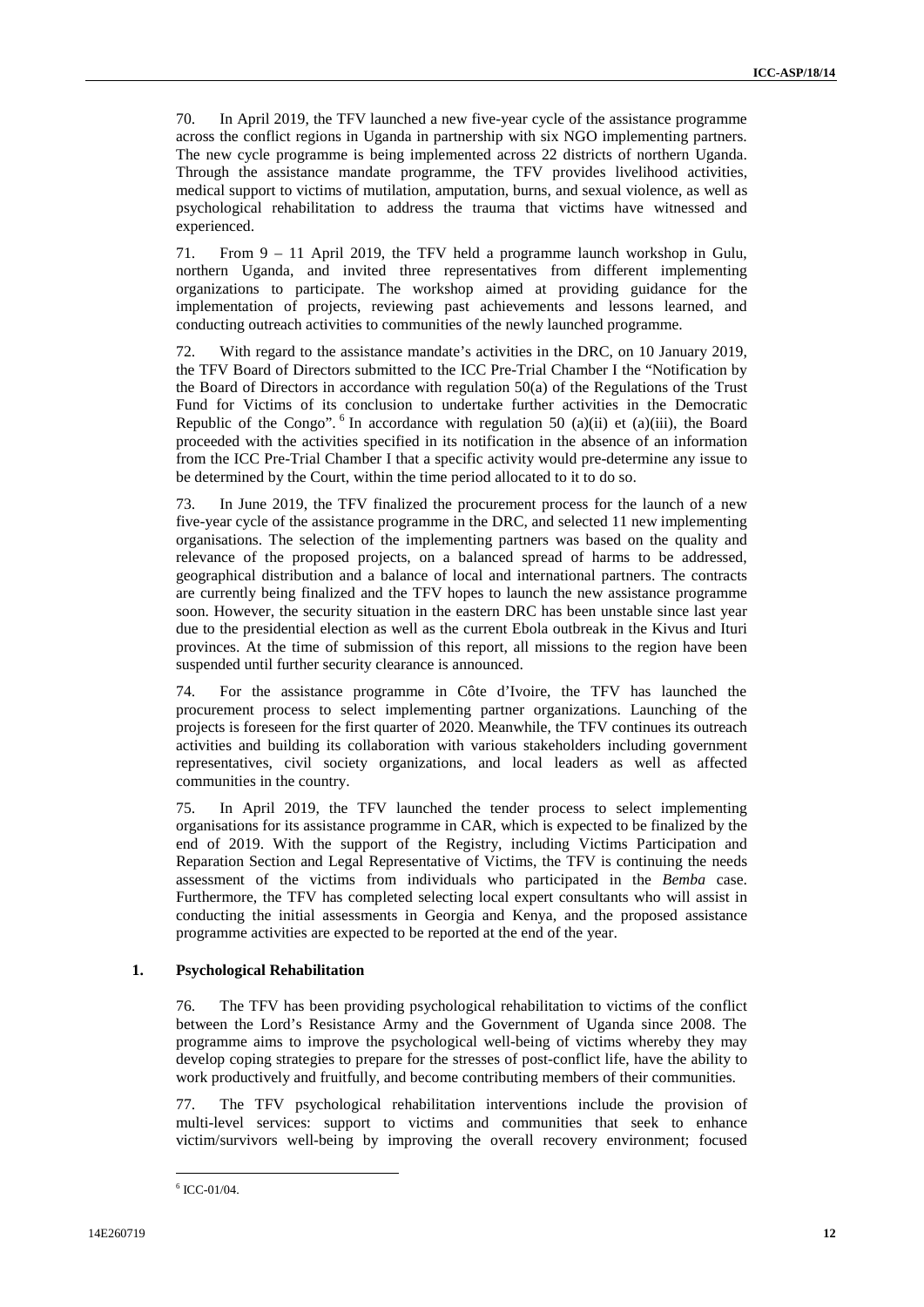individual psychological support oriented towards victims/survivors, their families and household members through the provision of individual and group counselling by professional qualified therapists; and clinical services provided either by a clinical psychologist or through referrals to specialised mental health services for victims who require additional specialised support.

78. Community-level support has been proven to play an important role in psychological and mental health recovery for victims because it allows victims/survivors to feel socially accepted and less stigmatized. Therefore over time the TFV's implementing partners placed great effort in organizing quiet or low-key community mobilisation and dialogues whereby community members can come together to discuss mental health issues and challenges caused by the conflict. The Trust Fund's partners have observed an improved level of acceptance within the supported communities. For example, through a series of facilitated community dialogues and counselling, community attitudes toward individuals who were previously perceived as "rebels" have changed and this has facilitated these individuals' reintegration.

79. Community mobilisation initiatives included women, men, and youth support groups, dialogue groups, community education, and advocacy groups as well as local government, cultural, and spiritual leaders. During these dialogues, facilitators ensure that issues of gender-based violence and gender norms are explicitly discussed and addressed during meetings to reduce the stigma and discrimination associated with sexual violence by armed groups. Approximately 10,369 individuals were reached during community sensitization, psychological sensitization and education, and community dialogue events during this reporting period. Additionally, 256 individuals including 69 women and 187 men, respectively, contributed to radio broadcasts aired by the Centre for Children in Vulnerable Situations (CCVS) in Lira district on mental health issues, management, availability and service referrals.

80. In regards to focused individual healing, victims benefited from a combination of cognitive behavioural therapy (CBT) support sessions and clinical mental services for individuals with mental health disorders. This approach has empowered victims to establish, re-establish, or develop emotional, relational, social and psychological strength. To measure the outcome of the psychological support, victims are assessed by counsellors during intake sessions and improvement is measured during follow-up assessments every three months to observe progress in a victim's mental health symptoms. During this reporting period, the Trust Fund provided psychological rehabilitation to 4,234 beneficiaries in northern Uganda.

#### **2. Physical Rehabilitation**

81. Since 2008, Trust Fund has partnered with the Gulu Regional Orthopaedic Workshop (GROW) and local government structures through its implementation partner AVSI to produce and provide physical rehabilitation to victims in northern Uganda. As a result, large numbers of disabled individuals have benefited from the physical rehabilitation services provided with the support of the TFV, inter-alia, the provision of prostheses, orthoses, wheelchairs, walking aids, physiotherapy, and follow-up care services in their villages (repair and maintenance of devices).

82. At the GROW centre, victims not only receive assistive devices and physiotherapy, but they also benefit from follow up psychological rehabilitation and home visits to ensure their smooth reintegration back into community and family life.

83. During this reporting period, 398 individuals received assistive devices including 157 and 241 women and men respectively. During 3 months and 6 months follow up visits, AVSI visited 350 victims that were fitted with mobility devices and found that beneficiaries were happily reintegrated in their families/communities. 195 victims out of the 350 (55%) victims visited had shown that they resumed their lives and were actively involved in productive activities. This year the Trust Fund provided physical rehabilitation to 2,050 victims including 1,046 women and 1,004 men in Northern Uganda.

84. Enabling physically disabled persons to regain mobility is an important step in their social re-integration; the TFV recognizes that physical rehabilitation alone is often not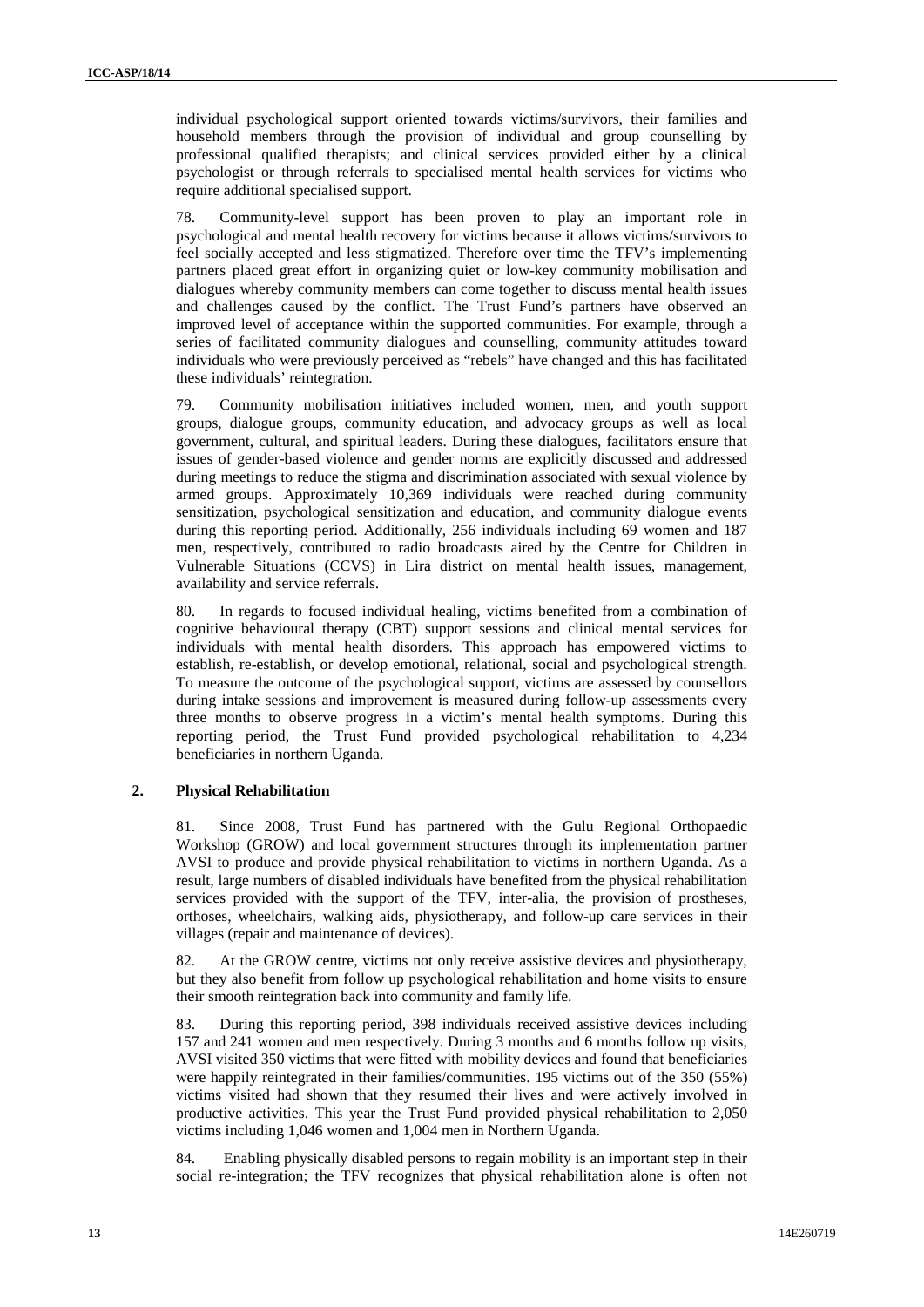enough to ensure physically disabled persons' full participation in society. It therefore strives to provide them with comprehensive assistance by addressing their rehabilitative needs and by helping them to reintegrate socially and economically. During the new phase of the assistance programme in Uganda, Trust Fund invited all implementation partners to provide livelihood support to victims who were most in need. This includes assisting beneficiaries to Village and Savings Loans groups which has proven to improve the economic incomes of poor households.

85. In addition to the provision of assistive devices to victims with physical injuries, the TFV also provides medical support to SGBV victims who suffered from fistulas and lived in shame, stigma, pain, neglect, and were constantly humiliated by their family and the community. Specialised SGBV medical support provides victims access to specialised medical care such as reconstructive and corrective surgery. Having undergone successful corrective surgery and experiencing a full recovery, these female victims report that their lives have changed for the better as they are now living dignified lives and their hopes and optimism has been restored.

86. In this reporting period, 244 female and one male victims of SGBV suffering from fistula and other reproductive organs problems were provided with reconstructive and corrective surgery at the Lira Regional Hospital in Lira, northern Uganda and at Ayira Health Services centre. In addition, 303 female victims of sexual violence screened with other medical problems were supported by the TFV partners through provision of medical and psychological and material support.

#### **3. Material Support**

87. With the new phase of the assistance programme in northern Uganda, the Trust Fund invited its partners to include material support within physiological and physical rehabilitations so as to facilitate comprehensive recovery and reintegration. In light of this initiative, Transcultural Psychological Rehabilitation (TPO) Uganda worked with project beneficiary groups towards improving their economic incomes and focused not only on social economical sustainability but also on building their capacity to become self-resilient. The groups were trained on group dynamics which included documentation, leadership skills, problem solving skills and methods of diversifying livelihood activities. They were also helped to select appropriate livelihood activities according to the resources they had. TPO social workers together with the technical support of the Sub-county extension workers, provided mentorship follow up to assess the progress of the groups., It was seen that the group found that material support provided opportunities for the groups to start engaging in village saving and loan association (VSLA) activities. As a result, all the groups which were supported have provided testimonies of total recovery and were able to support their households with basic needs. TPO Uganda has also supported registration of 16 groups with the sub-counties to benefit from ongoing government programmes such as Operation Wealth Creation, youth livelihood and other women empowerment projects.

88. Through this initiative, victims were able to start income generating activities of their choice by borrowing from the group savings. Since lack of access to basic needs is one of the causes of daily stressors which can lead to relapse, access to these finances helped to promote the wellbeing of the clients and to maintain good psychological health. The material support through diversification has helped to increase the victim's household income and capital base. The economic empowerment of groups is also linked and attributed to their social functioning, coping and sustainability. Interesting to note is that some of the groups that were not supported with livelihood support, but were encouraged to start VSLAs and supported through training, have mobilized themselves and are actively participating in diversified income generating activities to improve their psychosocial wellbeing. About 33 of the groups have income portfolios of more than five million Uganda shillings (equivalent to approximately  $\bigoplus$ , 200) and they can borrow from the bank with low interest to improve their capital base.

#### **4. Gender Mainstreaming**

89. The Trust Fund's implementation partners continuously promote gender sensitivity and inclusiveness in the implementation of all of their project activities across each of the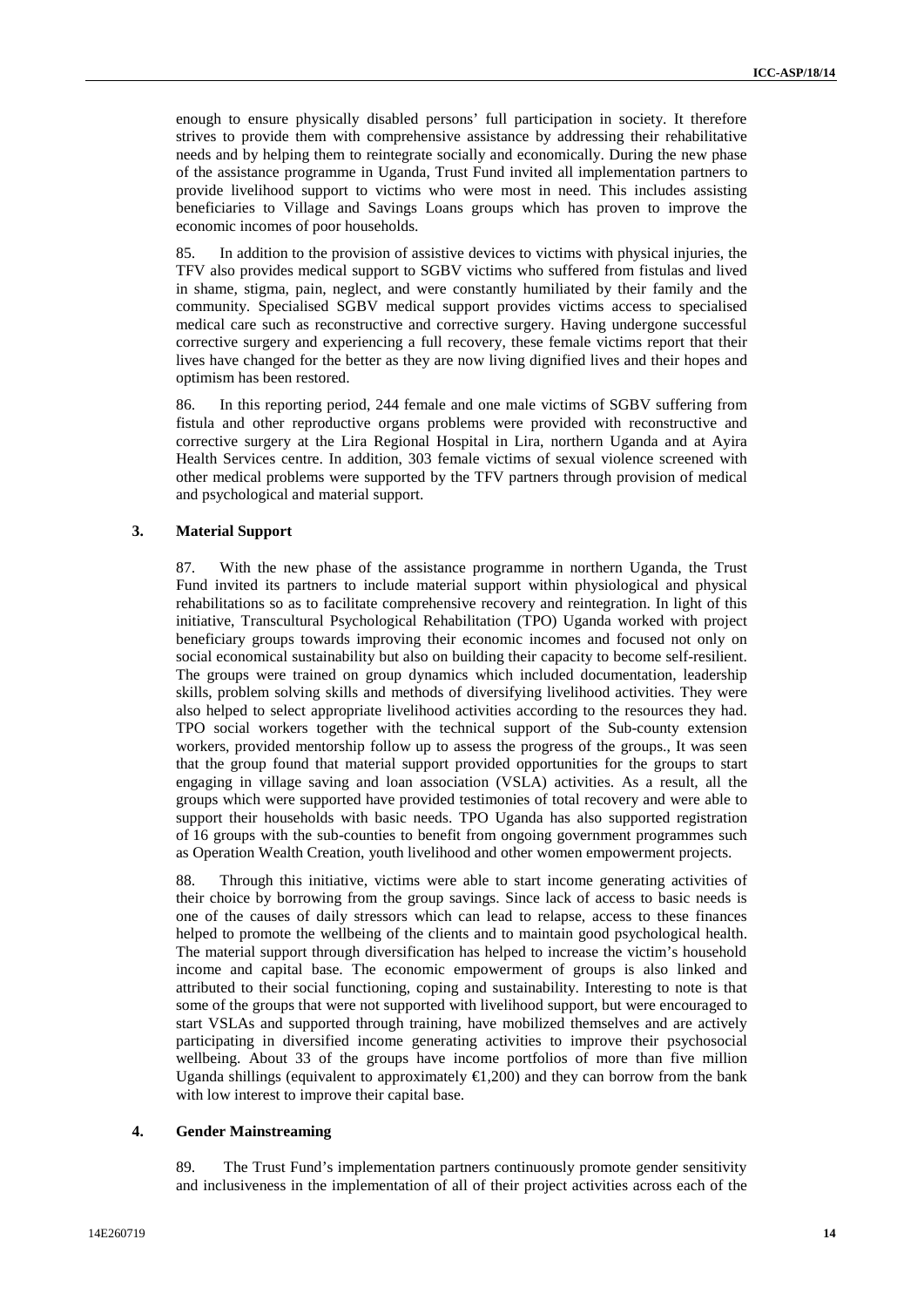Trust Fund's intervention areas (physical rehabilitation, psychological rehabilitation, and material support).

90. With regard to physical rehabilitation, as a policy, the Trust Fund's programmes prioritize female victims of sexual violence that cause gynaecological complications like fistula, as well as sexually transmitted diseases. By providing treatment, corrective surgery and repair, these victim survivors have been able to regain their dignity, and have been accepted and fully reintegrated into their communities.

91. In terms of psychological rehabilitation, the Trust Fund supports projects providing individual and group counselling focussed at the community level, in both mixed-gender and women only settings.

92. Group therapy specifically for female victims of sexual violence offers a safe environment for women to share their experiences and to receive and share emotional support with each other. Follow up assessments conducted at three and six month periods indicate that women participating in these therapy groups are better able to deal with and overcome their trauma, enabling them to start engaging in community social and economic activities. Couples and individual counselling for both women and men, which addresses incidences of separation and divorce, has resulted in reconciliation and/or improved familial relationships. The Trust Fund and its implementation partners are currently focusing on engaging more men in psychological counselling in order to strengthen the impact and effect of these programmes and support the rights of children affected by armed conflict, including support of intergenerational responses.

93. Children in armed conflicts are particularly vulnerable and are therefore a prioritised segment of the population in the Trust Fund's assistance programmes. The Trust Fund supports projects at the community, family and individual level.

94. Over the course of this year, TFV partners in Uganda trained Community Support Structures (CSS) to significantly support in prevention and responding to Gender Based Violence through awareness, referral and follow up. In order to improve/establish community dialogue the CSS members include; religious groups, women's groups, local councils, clan leaders amongst others to integrate and implement project objectives. This approach has helped to contribute positively towards attitude and behaviour change among the community members and resulted in the inclusion of women and other vulnerable groups in community affairs.

### **5. Monitoring and Evaluation**

95. This year the TFV focused on establish proper Monitoring and Evaluation system to allow the TFV and its implementing partners to collect data that will be used to track the TFV progress in achieving its goals. More emphasis was laid on developing indicators for each reparation order that will be used to inform the judges on the progress of reparation implementation. Moreover, these indicators will allow the TFV to monitor the performance of its implementing partners as well as to measure the efficiency and effectiveness of programme implementation.

96. In light of this, the TFV conducted a Monitoring and Evaluation workshop for partners based in Uganda in June 2019 to ensure that its partners have the capacity to understand the importance of Monitoring and Evaluation as part of their project implementation, to produce quality reports and to set clear benchmarks and targets during the programme implementation cycle.

97. To improve the Monitoring and Evaluation System, the TFV is putting in place an electronic Management Information System (MIS). In February this year, the TFV launched an international tender to hire a professional IT firm that will assist the TFV to develop the MIS. The tender process is expected to be completed by August 2019.

98. Furthermore, the TFV is looking to do more on programme evaluations for both assistance and reparations to build evidence-based information from its programme implementation, documenting lessons learnt as well as measuring effectiveness and efficiencies of its programmes. In late 2019, the TFV plans to carry out a programme evaluation in Uganda and a baseline study in DRC for its reparation programmes.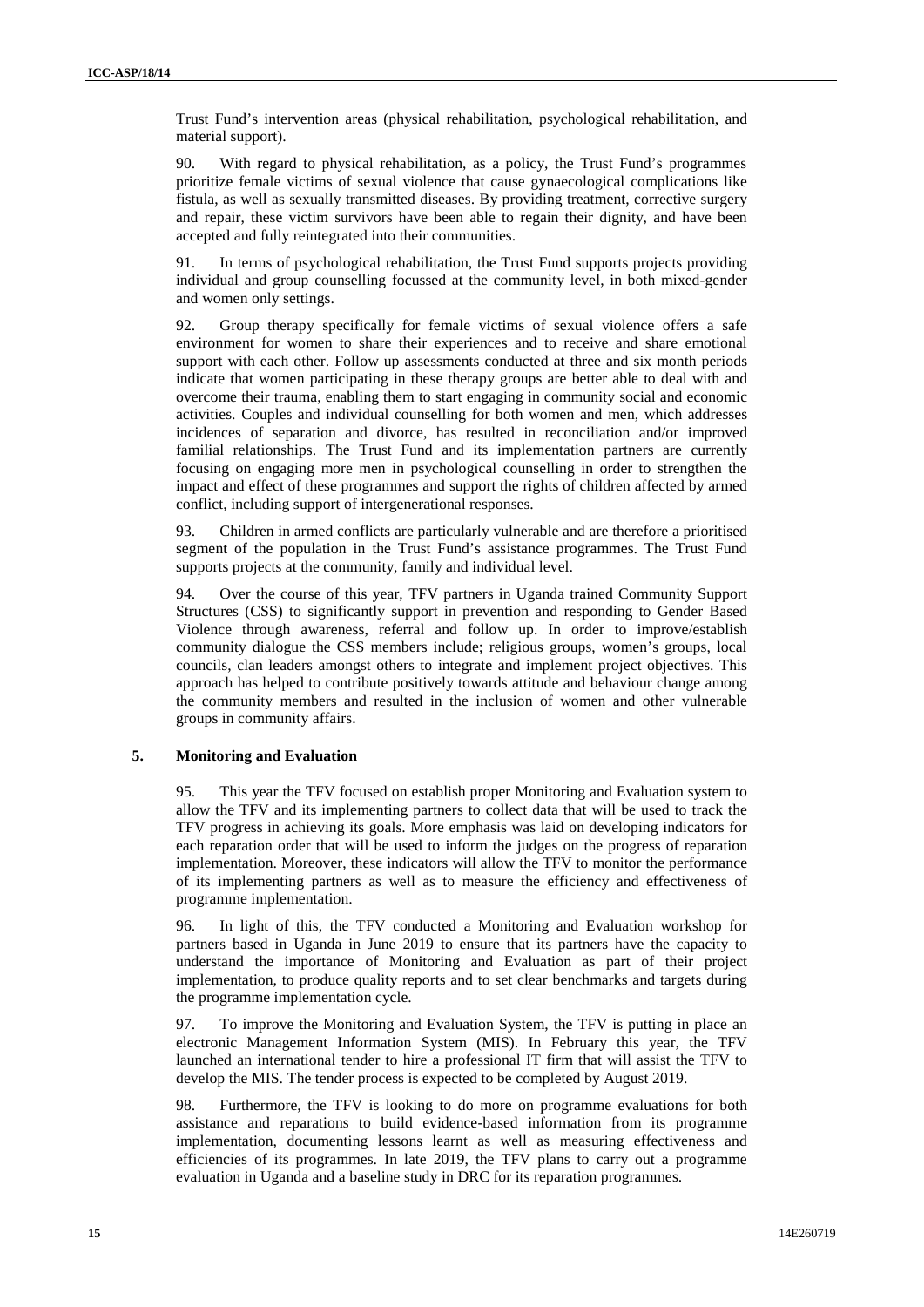## **E. Organisational development**

99. Throughout 2018, it became apparent from proceedings in reparations cases that the organisational structure of the TFV would need to be strengthened. The Court's response to the TFV's proposed implementation plans required a more direct implementation role of the TFV in delivering individual and collective awards than was originally estimated. The intensity of being engaged in three concurrent reparations proceedings constituted a severe strain on the very modest legal capacity at the TFV Secretariat, both in regard of legal submissions and of developing and implementing activities in the field. This has led the TFV to reorient the relevant parts of its organisational structure and to mobilise additional capacity already in 2018 and 2019, when and where needed.

100. In the meantime, the TFV has intensified recruitment efforts in the second half of 2018 and early 2019 to provide the Secretariat with already foreseen capabilities in legal, programme management, financial management, communications, fundraising and administrative support. Several recruitment processes have been finalized in 2018, and most of the vacant positions have been filled in 2019. The TFV continued recruiting short-term appointments, visiting professionals, and interns to strengthen the organisational capacities.

101. In March 2019 the TFV and the Registry signed an internal cooperation and assistance framework. The purpose of this framework is to 1) have a common understanding of the cooperation and assistance areas between the Registry and the TFV, and 2) to enable the Registry and the TFV to plan resource and capacity management in view of delivering on their respective mandates effectively and efficiently.

## **F. Audits**

### **External Audit**

102. The audit report for the 2018 financial year contained two recommendations: (1) the External Auditor recommends that the TFV adopt a budgetary chart or framework in order to clarify its annual and plurennial planning of its appropriations and authorizations of commitments on expenses and resources, distinguishing between resources coming from Major Programme VI (STFV) and voluntary contributions, for all its activities, approved by the adequate level of its governance; and (2) the External Auditor recommends implementing a procedure to identify all the accruals with a deadline in accordance with the preparation of the financial statements.

## **G. Assistance provided by the Registry**

103. In accordance with the annex to resolution ICC-ASP/1/Res.6 and with resolution ICC-ASP/3/Res.7, and mindful of the independence of the Board of Directors and the TFV Secretariat, the Registrar provided such assistance as was necessary for the proper functioning of the Board of Directors and the TFV Secretariat.

104. The Board of Directors wishes to note its particular appreciation for the valuable support and advice sought from and provided by the Registrar and his Office, including the Budget & Finance Section, Country Offices, Counsel Support Section, External Operations Support Section, Human Resources, Legal Office, Legal Representatives of Victims, Procurement, Public Information Section, SAP team, and Victims Participation and Reparation Section among others. The Board of Directors wishes in particular to express its appreciation for the services and support provided in preparation and during the field visits to CAR, Côte d'Ivoire, DRC, Georgia, Uganda, and New York as well as activities in the preparation and implementation of reparations awards in the DRC and Mali.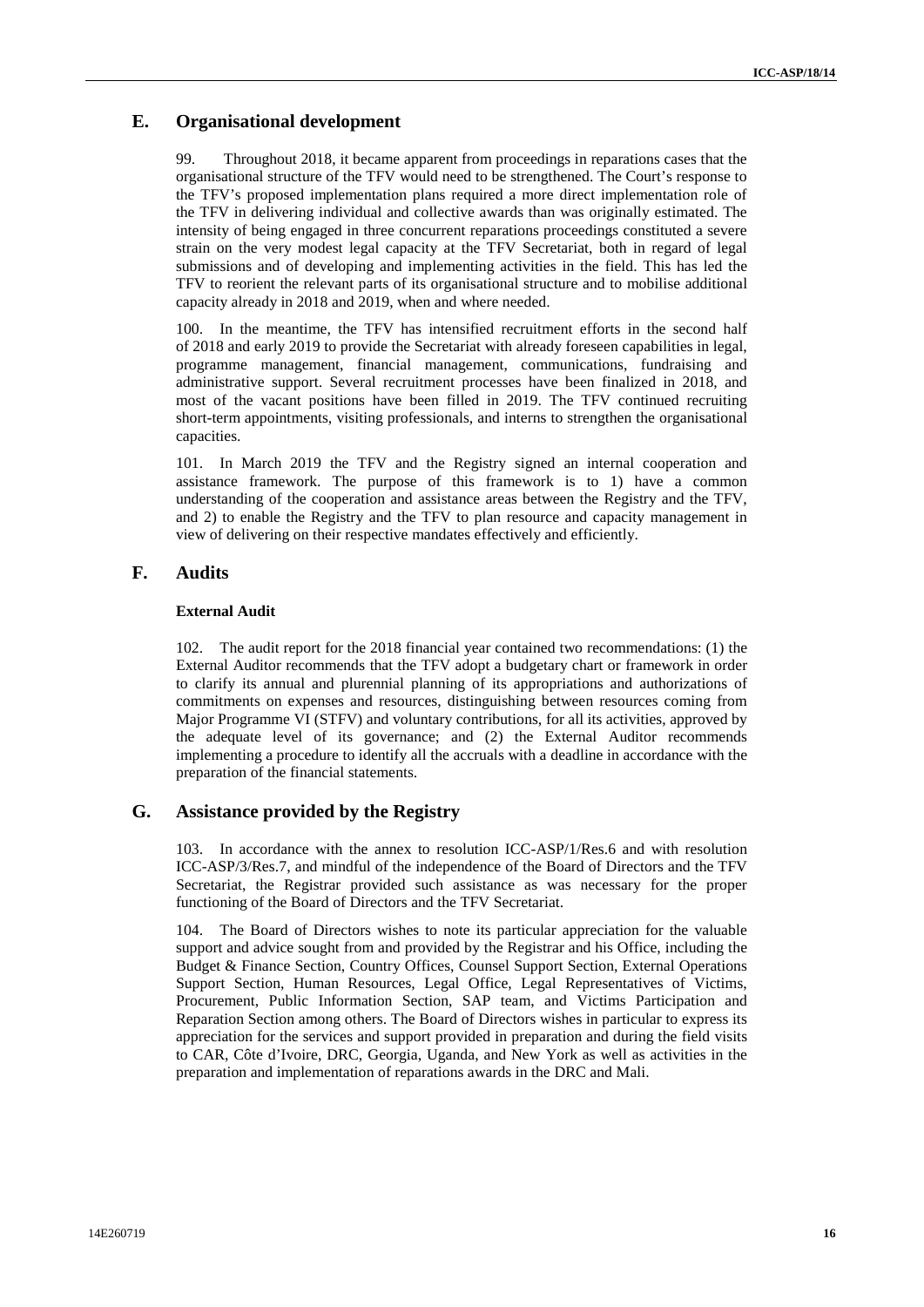# **III. Financial Report**

## **A. Status of voluntary contributions**

105. In accordance with paragraph 11 of the annex to resolution ICC-ASP/1/Res.6, which states that all offered voluntary contributions, regardless of whether they were accepted or refused, should be reported annually to the Assembly, a list of voluntary contributions is contained in annex I to this report. The list includes, inter alia: the  $\epsilon$ 3,864,112.33 contributions received from States;  $\in$ 19,530.07, from institutions and individuals  $(\text{E}9.077.14$  in the TFV bank accounts, and  $\text{E}452.93$  in the TFV PayPal account); €69,752.12 in-kind and/or matching donations from implementing partner organizations from the period of 1 July 2018 – 30June 2019; and  $\epsilon$ , 898.92<sup>7</sup> in interest income. The TFV Euro account showed a balance of  $\epsilon$ ,236,936.56, and the US Dollar account had a balance of \$200.32. In addition, the Trust Fund currently has two saving accounts of  $\epsilon$ 5,000,000 and €6,830,542.85 as per 30 June 2019.

### **B. Voluntary contributions and private donations to the Fund**

106. The Trust Fund's Euro account showed a balance of  $\epsilon$ 5.236.936.56; the US Dollar account had a balance of \$200.32. In addition, the TFV has two savings accounts of €5,000,000 and €6,830,542.85 as of 30 June 2019. The TFV Secretariat manages the resources received from donors and reports on their use following the criteria described in the annex to resolution ICC-ASP/4/Res.38 The TFV Secretariat reports on earmarked contributions separately in most cases, as this information is required by some of the donors.

107. The TFV wishes to express its gratitude for the contributions received during this reporting period from 28 States Parties ( $\text{€3,864,112.33}$ ), and private donations ( $\text{€19,530.07}$ ) from individuals and institutions and from the PayPal account (€452.93).

108. In 2016, the TFV entered a second three-year agreement (2016-2018) for unrestricted contributions with the government of Sweden, represented by the Swedish International Development Agency (Sida). In November 2018, Sweden contributed €971,194.37 (SEK 10,000,000) as the third and final instalment of the agreement. This contribution reinforces Sida's strong support to the TFV as a vital institution working alongside the ICC to address the harm suffered by victims of the most serious international crimes. The TFV is extremely grateful for Sweden's continued support throughout the years and contributions to date of over €8.2 million.

109. In 2017, the TFV signed a new four-year agreement (2017 – 2020) with the government of Finland for a total of €800,000. This contribution was earmarked for supporting victims of sexual and gender-based violence (SGBV). In December 2018, Finland contributed  $\epsilon$  200,000 as the second instalment of this agreement. The TFV is also extremely grateful for the previous three-year agreement from 2012 – 2015 with the government of Finland that was also earmarked to SGBV victims. Since 2004 the government of Finland has provided contributions of over €2.9 million to date.

110. The need to address the effects of the pervasive and widespread practice of sexual violence in conflict, which are felt at the individual, family and community levels, has also been recognized by other donors to the TFV, many of whom have been earmarking their voluntary contributions to the TFV for SGBV victims. During the reporting period, in addition to Finland's  $\in 200,000$ , the government of Japan also donated  $\in 51,903$  and the Government of Andorra contributed €10,000 earmarked for this cause.

111. The Netherlands continued to be one of the Trust Fund's top supporters by contributing €1,000,000 in 2018, the biggest single voluntary contribution to the TFV in 2018, out of which €350,000 was earmarked to reparations awards in the *Lubanga* case, €250,000 was earmarked to the CAR assistance programme, and the remaining €400,000

 $7$  Expected value as bank interest accrues on calendar year basis.

<sup>8</sup> *Official Records of the Assembly of States Parties to the Rome Statute of the International Criminal Court, Fourth session, The Hague, 28 November to 3 December 2005* (ICC-ASP/4/32), part III.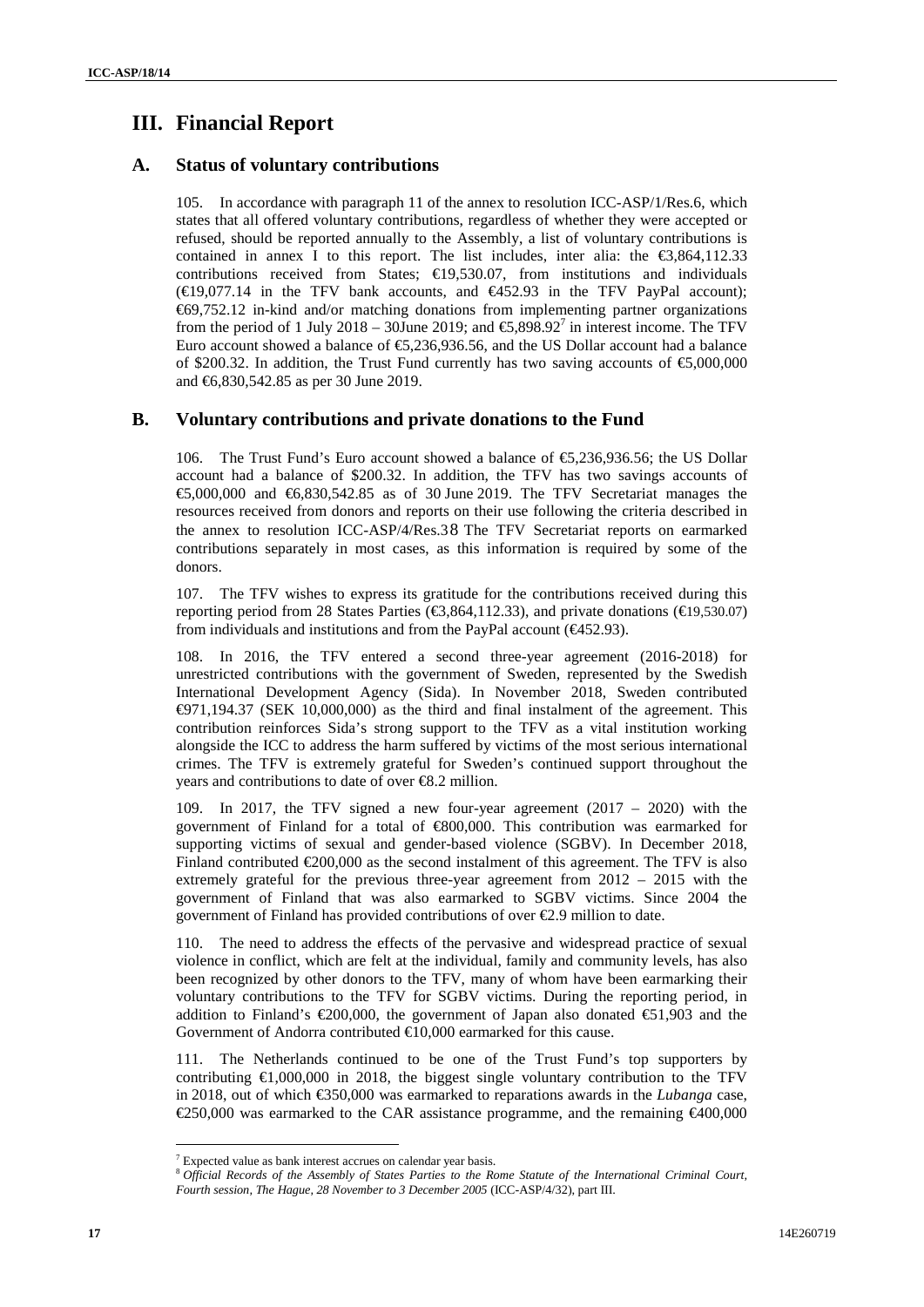were unrestricted funds. The Trust Fund is very grateful for the Government of Netherlands' generosity and its continued support.

112. Denmark returned as a donor to the Trust Fund with a contribution of €200,832.65 (DKK 1,500,000), earmarked for victims of SGBV. The Trust Fund is very grateful for the Government of Denmark's generosity and its continued support.

113. The Government of Georgia also returned as a donor to the Trust Fund with a contribution of €20,000.

114. Germany continued to support the Trust Fund with a contribution of €300,000, earmarked to reparations reserve.

115. Ireland continued to support the Trust Fund's work with a  $\text{\textsterling}175,000$  contribution during this reporting period, out of which  $\bigotimes 7,500$  was earmarked to reparations reserve, and €87,500 earmarked to assistance reserve. Ireland has been one of the top supporters of the Trust Fund, providing over  $\in$  1.1 million since 2004.

116. Norway generously contributed €516,049.13 (NOK 5,000,000) to the Trust Fund during the reporting period, earmarked to individual and collective reparations awards in the *Al Mahdi* case.

117. During the reporting period, three States Parties donated to the Trust Fund for the first time: Mali ( $\in$ 17,062.51), New Zealand ( $\in$ 29,250.72), and Slovakia ( $\in$ 15,000). The Trust Fund greatly appreciates the support from each of these new contributing States Parties.

118. Furthermore, donations were also received from Austria  $(\text{\textcircled{20,000}})$ , Belgium (€25,000), Cyprus (€15,000), Czech Republic (€19,283.434), Estonia (€20,000), France (€50,000), Hungary (€10,000), Liechtenstein (€8,553.52), Luxembourg (€35,000), Poland (€20,000), Portugal (€10,000), Republic of Korea (€44,000), Slovenia (€10,000), Spain  $(\text{\textsterling}40,000)$  and Switzerland  $(\text{\textsterling}6,000)$ .

119. With voluntary contributions and support from States Parties, the TFV can continue providing much needed assistance to the most vulnerable victims, so that these victims are able to begin the process of healing and become positive contributing members of their communities.

120. However, the TFV Secretariat has been stretched to a maximum in coping with a radically increasing workload both in The Hague and in the field. At the institutional level, the Trust Fund is facing two grave challenges: implementation capacity and financial resources in order to fully complement reparations awards in the *Lubanga* and *Al Mahdi* cases, to fund five-year assistance programmes in northern Uganda, and the DRC, and to expand assistance programmes to additional four countries. Furthermore, it most likely that the volume of future reparations orders will grow significantly, should there be reparations order in the *Ntaganda* and in the *Ongwen* case.

121. The TFV seeks support from the States Parties to fill the remaining capacity gap and to allow for the Trust Fund to continue its services in a professional and responsible manner. The Trust Fund would like to request your kind understanding and consideration in this regard.

122. The Board of Directors calls upon States, international and inter-governmental organizations, individuals, corporations and other entities to make voluntary contributions to ensure that the rights of victims and their families to receive the reparations and assistance they need become realities.

123. The Board of Directors invites States Parties to follow the example of existing multi-annual funding agreements with the TFV, using official development assistance ("ODA") resources.

124. The Board of Directors invites States Parties to respond to requests made by the TFV for earmarked contributions for the purposes of funding specific reparations awards, as well as for replenishing and strengthening the Trust Fund's general reparations reserve, and expresses its appreciation to those that have already done so.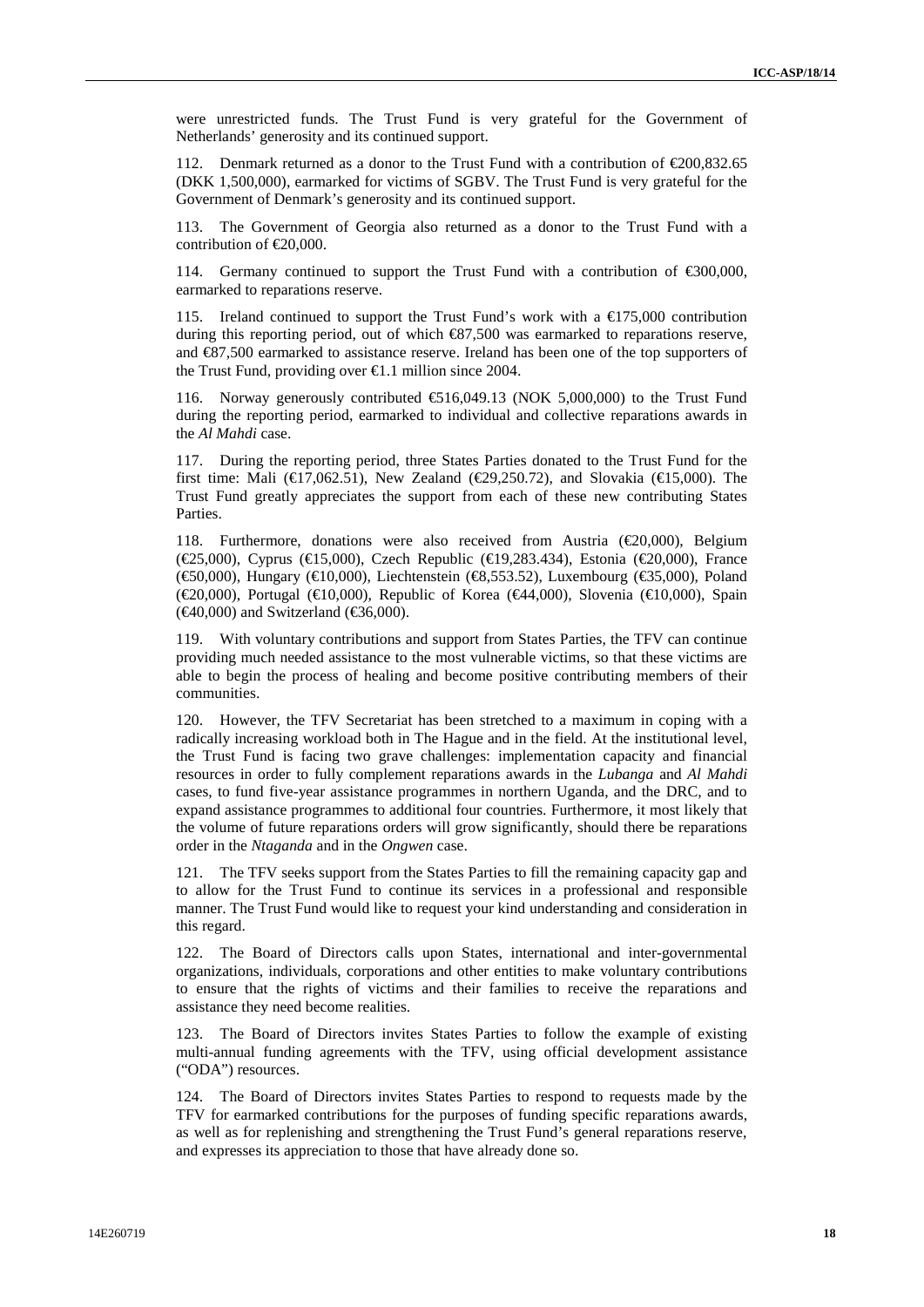125. The Board of Directors wishes to reiterate its calls for the States Parties to consider making earmarked voluntary contributions to the Trust Fund for the benefit of victims of sexual and gender-based violence, and expresses its appreciation to those that have already done so.

## **IV. Proposed budget for 2020 (MP VI)**

126. In accordance with resolution ICC-ASP/4/Res.3, the Board prepared the 2020 proposed budget for the Secretariat, as Major Programme VI in the Court's Budget, established pursuant to resolution ICC-ASP/3/Res.7. Pursuant to the TFV regulation 77(a), the Board of Directors submits the proposed budget for the Secretariat for review by the Committee on Budget and Finance (CBF).

127. The Board of Directors is fully aware of the constraints that the Court's budget continues to face. The Board of Directors also accepts the responsibility to ensure that the Secretariat is able to address the foreseeable increased workload, considering the rise in the number of situations where the Trust Fund will be active and, in particular, the implementation of Court-ordered reparations and expansions of assistance mandate's programme to other situation countries.

128. The TFV proposed 2020 budget amounts to €3,333.0 thousand, which represents an increase of  $\epsilon$ 202.7 thousand or 6.5 per cent from the 2019 approved budget.

129. The proposed increase relates predominantly to staff costs and is attributable to the organizational capacity of the TFV to meet its rapidly expanding and intensifying responsibilities during the implementation phase of reparations proceedings.

130. The TFV's 2020 proposed budget continues to build on the new structure of the TFV Secretariat, aiming to strengthen the Secretariat in three critical areas: financial-administrative, legal capacity in The Hague, and on-site programme management and reparations. The structure is based on the TFV's understanding of the evolving organisational capacity needs that are necessary to sustain the development and implementation of Court-ordered reparations awards, as well as the expansion of assistance mandate activities to other situation countries from 2019 onwards.

131. The TFV remains dedicated to continuously exploring synergies with the Registry and other organs of the Court in response to staffing needs.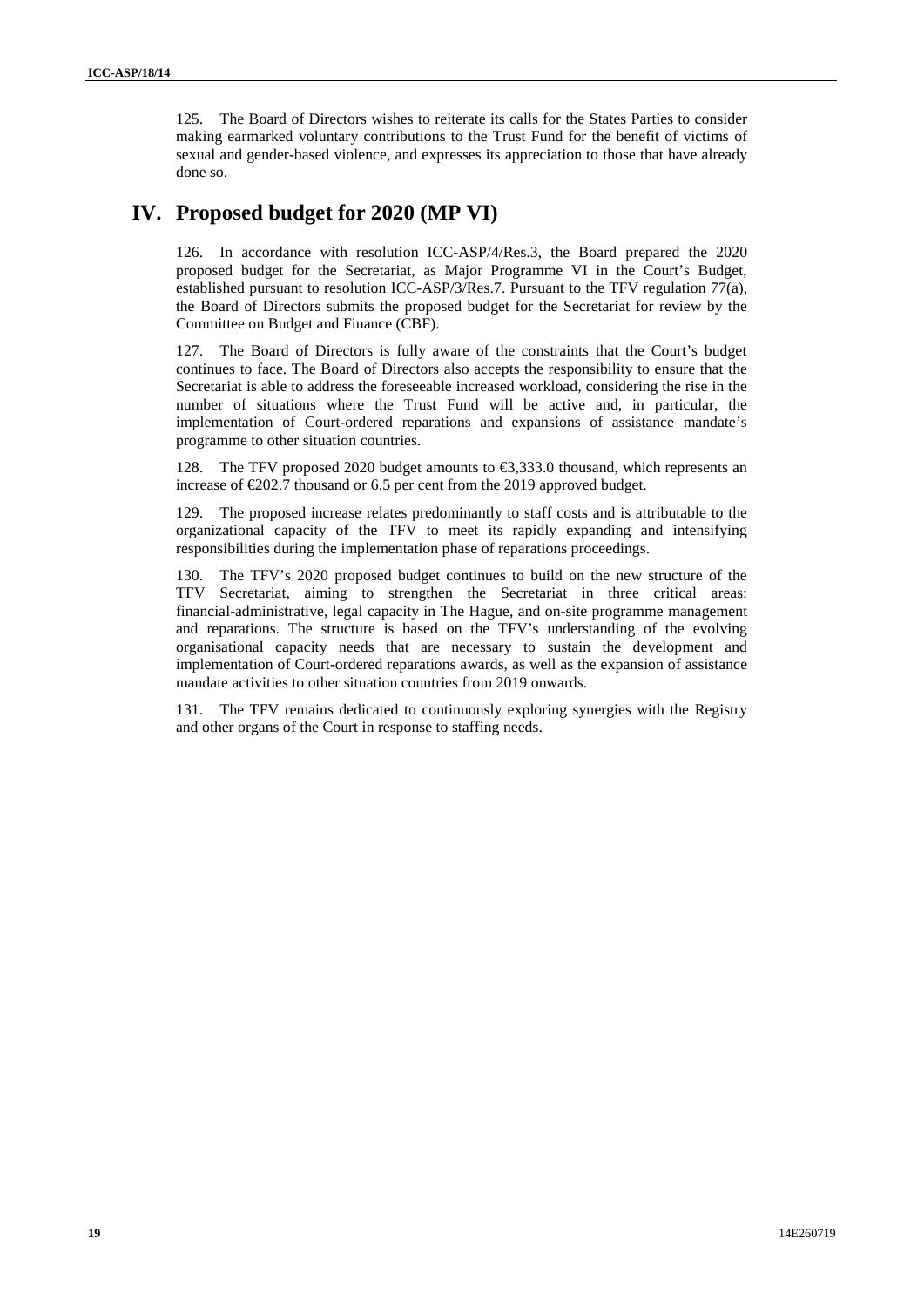## **Annex I**

# **A. Voluntary contributions received by the Trust Fund for Victims**

1. The Fund received the following voluntary contributions from States during the period from 1 July 2018 to 30 June 2019:

| <b>Total States' contributions</b> | 3,864,112.33              |
|------------------------------------|---------------------------|
| Switzerland                        | 36,000.00                 |
| Sweden                             | 971,194.37                |
| Spain                              | 40,000.00                 |
| Slovenia                           | 10,000.00                 |
| Slovakia                           | 15,000.00                 |
| Republic of Korea                  | 44,000.00                 |
| Portugal                           | 5,000.00                  |
| Poland                             | 20,000.00                 |
| Norway                             | 516,049.13                |
| New Zealand                        | 29,250.72                 |
| Netherlands                        | 1,000,000.00              |
| Mali                               | 17,062.51                 |
| Luxembourg                         | 35,000.00                 |
| Liechtenstein                      | 8,553.52                  |
| Japan                              | 51,903.00                 |
| Ireland                            | 175,000.00                |
| Hungary                            | 10,000.00                 |
| Germany                            | 300,000.00                |
| Georgia                            | 20,000.00                 |
| France                             | 50,000.00                 |
| Finland                            | 200,000.00                |
| Estonia                            | 20,000.00                 |
| Denmark                            | 200,832.65                |
| Czech Republic                     | 19,283.43                 |
| Cyprus                             | 15,000.00                 |
| Belgium                            | 25,000.00                 |
| Austria                            | 20,000.00                 |
| Andorra                            | 10,000.00                 |
| <b>Contribution from States</b>    | <i>Euros</i> $(\epsilon)$ |

2. In addition to the above-mentioned contributions from States, the Fund received during the period from 1 July 2018 to 30 June 2019:

(a)  $\in$  9,530.07 in cash contributions from individuals and institutions;

(b) €69,752.12 in-kind and/or matching donations from implementing partners from the period of 1 July 2018 – 30 June 2019 (details in annex II); and

(c)  $\bigoplus$  6.898.92 interest income.<sup>1</sup>

<sup>&</sup>lt;sup>1</sup> Expected value.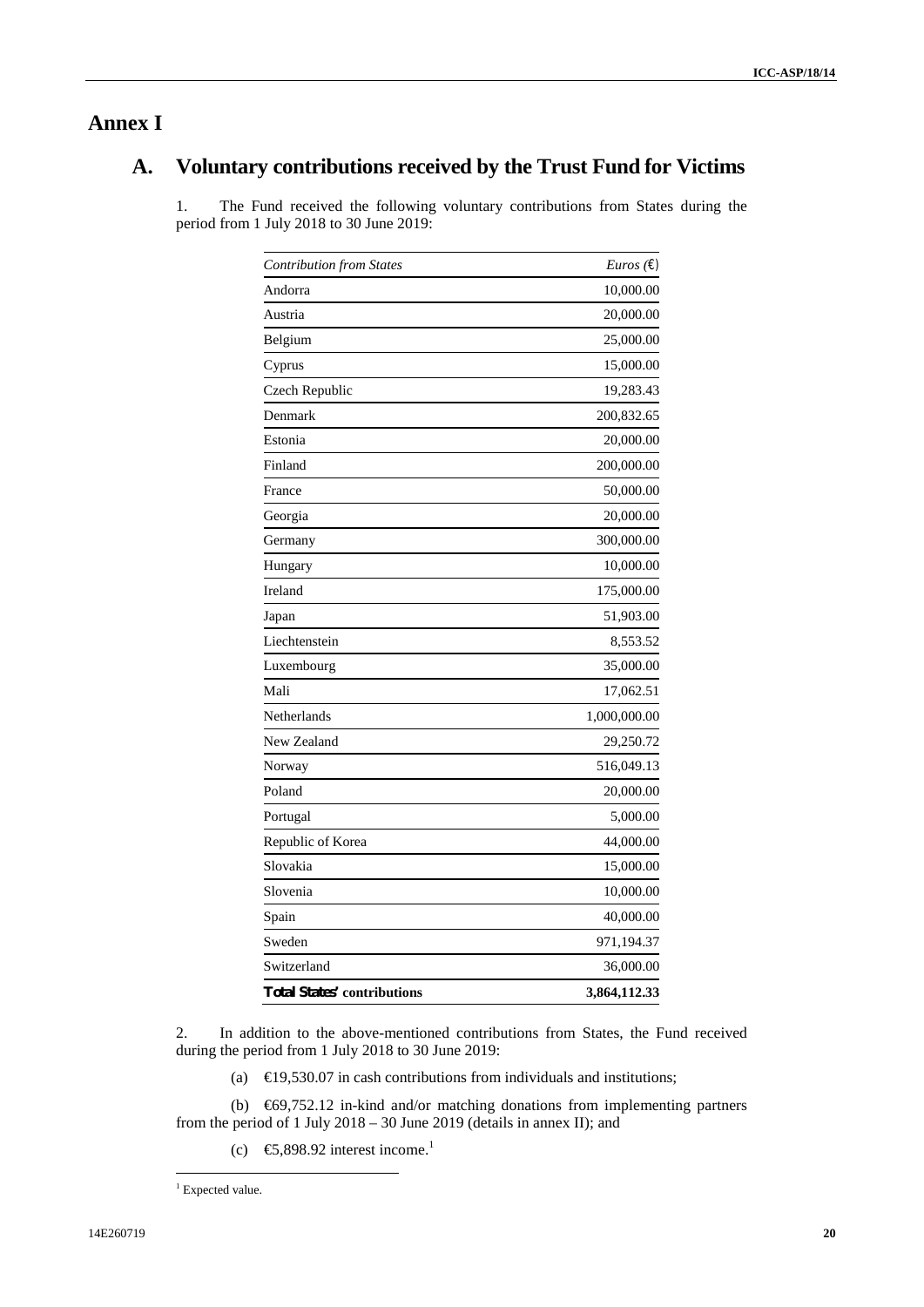# **B. List of voluntary contributions per bank accounts**

## **B.1. ABN AMRO (in €)**

### **Bank details, including contributions received, from 1 July 2018 to 30 June 2019:**

| Details                                                  | <i>Euros</i> $(\epsilon)$ |
|----------------------------------------------------------|---------------------------|
| Opening balance                                          | 2,502,261.58              |
| Contributions from individuals and institutions          | 19,077.14                 |
| Contributions from individuals and institutions - PayPal | 0.00                      |
| <b>Contributions from States</b>                         | 3,782,308.09              |
| Grant / project payments - Assistance Mandate            | (888, 719.70)             |
| Payments – Reparations Mandate                           | (56,927.61)               |
| Refund unused project funds                              | 10,075.42                 |
| Transfer from checking to savings account                | 0.00                      |
| Transfer from checking to other TFV accounts             | (133, 142.48)             |
| Transfer from savings to checking account                | 0.00                      |
| Interest income                                          | 2,500.00*                 |
| Bank charges                                             | (495, 88)                 |
| <b>Balance as at 30 June 2019</b>                        | 5,236,936.56              |
| Balance as at 30 June 2019 - PayPal EUR                  | 16.86                     |
| Cash in transit                                          | 89,900.00                 |
|                                                          |                           |

\*€1,250 accrued interest for the second half of 2018, €1,250 expected interest for the first half of 2019 (considering there are no expected changes in ABN AMRO interest rate).

| Contributions from individuals and institutions by month | <i>Euros</i> ( $\epsilon$ ) |
|----------------------------------------------------------|-----------------------------|
| <b>July 2018</b>                                         | 120.00                      |
| August 2018                                              | 3,520.00                    |
| September 2018                                           | 3,332.14                    |
| October 2018                                             | 1,420.00                    |
| November 2018                                            | 1,120.00                    |
| December 2018                                            | 3,775.00                    |
| January 2019                                             | 1,120.00                    |
| February 2019                                            | 540.00                      |
| March 2019                                               | 1,120.00                    |
| April 2019                                               | 1,120.00                    |
| May 2019                                                 | 1,170.00                    |
| June 2019                                                | 720.00                      |
| <b>Total</b>                                             | 19,077.14                   |
|                                                          |                             |

| Contributions from States by month | <i>Euros</i> ( $\epsilon$ ) |
|------------------------------------|-----------------------------|
| July 2018                          | 52,045.51                   |
| August 2018                        | 0.00                        |
| September 2018                     | 20,000.00                   |
| October 2018                       | 55,000.00                   |
| November 2018                      | 1,291,194.37                |
| December 2018                      | 2,206,165.21                |
| January 2019                       | 87,903.00                   |
| February 2019                      | 0.00                        |
| March 2019                         | 0.00                        |
| April 2019                         | 50,000.00                   |
| May 2019                           | 20,000.00                   |
| June 2019                          | 0.00                        |
| Total                              | 3,782,308.09                |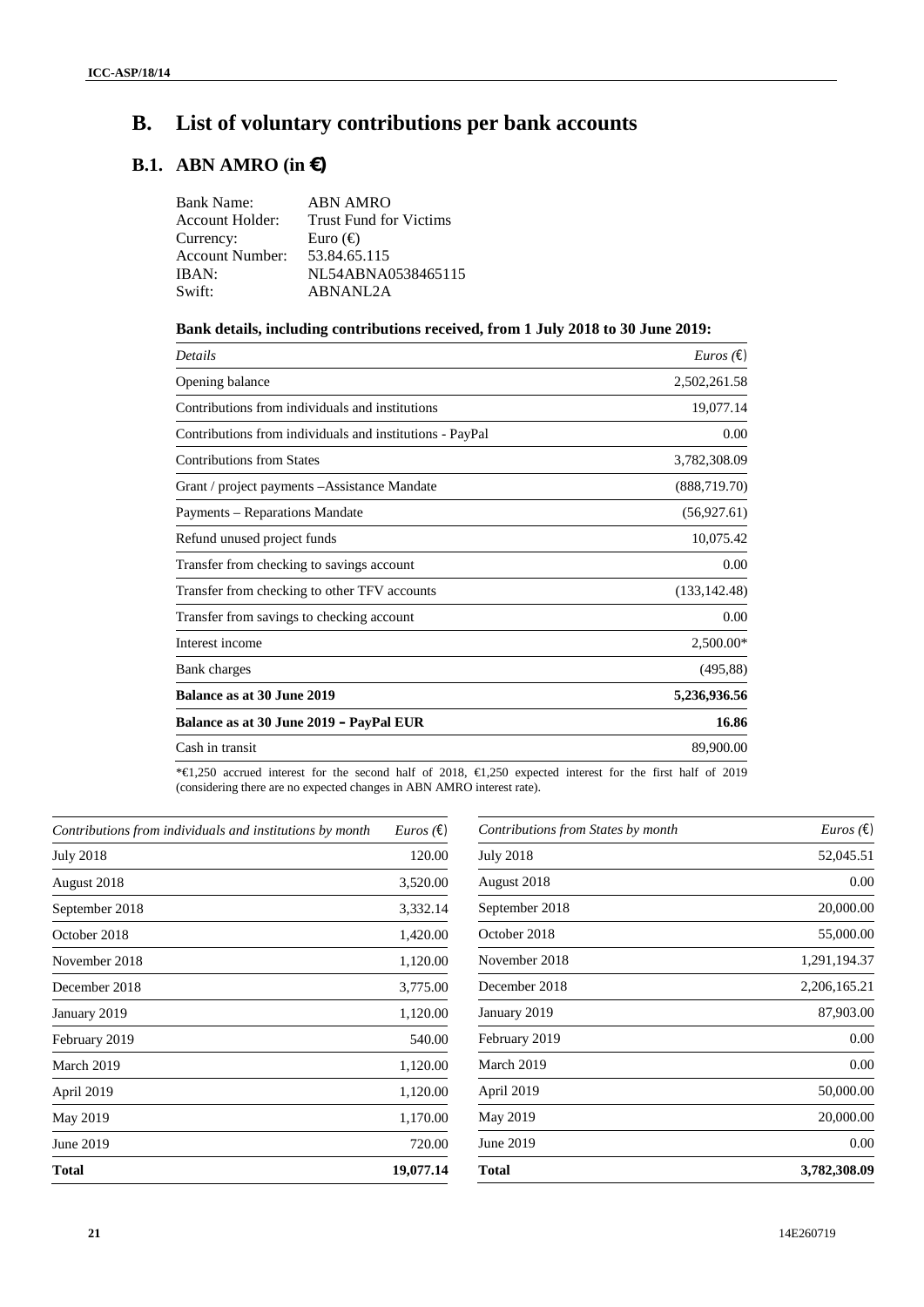## **B.2. ABN AMRO (in €)**

| <b>Bank Name:</b> | ABN AMRO                                            |
|-------------------|-----------------------------------------------------|
| Account Holder:   | Trust Fund for Victims Business Top Deposit Account |
| Currency:         | Euro $\Theta$                                       |
| Account Number:   | 53.84.73.843                                        |

### **Bank details, including bank transfers from 1 July 2018 to 30 June 2019:**

| Details                                             | <i>Euros</i> ( $\epsilon$ ) |  |
|-----------------------------------------------------|-----------------------------|--|
| Opening balance                                     | 5,000,000.00                |  |
| Transfer from checking to savings account           | 0.00                        |  |
| Transfer from savings to checking account           | 0.00                        |  |
| Transfer from savings to New notice deposit account | 0.00                        |  |
| Balance as at 30 June 2019                          | 5,000,000.00                |  |

## **B3. BCEE Savings Account**

| Bank Name:      | Banque et Caisse d'Epargne de L'Etat (BCEE) |
|-----------------|---------------------------------------------|
| Account Holder: | Trust Fund for Victims Time Deposit Account |
| Currency:       | $EUR$ ( $\Theta$ )                          |
| Account Number: | LU87 0019 4555 8262 4000                    |
|                 |                                             |

### **Bank details, including bank transfers from 1 July 2018 to 30 June 2019:**

| Details                                   | <i>Euros</i> $(\epsilon)$ |
|-------------------------------------------|---------------------------|
| Opening balance                           | 6,827,144.78              |
| Interest income (expected value)          | 3,398.92                  |
| Transfer from checking to savings account | 0.00                      |
| Transfer from savings to checking account | 0.00                      |
| Bank Charges (expected value)             | (0.85)                    |
| Balance as at 30 June 2019                | 6,830,542.85              |

## **B.4. ECOBANK (in XOF)**

| <b>Bank Name:</b> | Ecobank Mali                  |
|-------------------|-------------------------------|
| Account Holder:   | <b>Trust Fund for Victims</b> |
| Currency:         | West African CFA Franc (XOF)  |
| Account Number:   | 151204309003                  |
| Swift:            | ECOCMLBA                      |

### **Bank details, including bank transfers from 1 July 2018 to 30 June 2019:**

| Details                                   | Euros(XOF)   |
|-------------------------------------------|--------------|
| Opening balance                           | 0.00         |
| Transfer from EUR checking account        | 6,553,720.00 |
| Transfer from savings to checking account | 0.00         |
| <b>Balance as at 30 June 2019</b>         | 6,553,720.00 |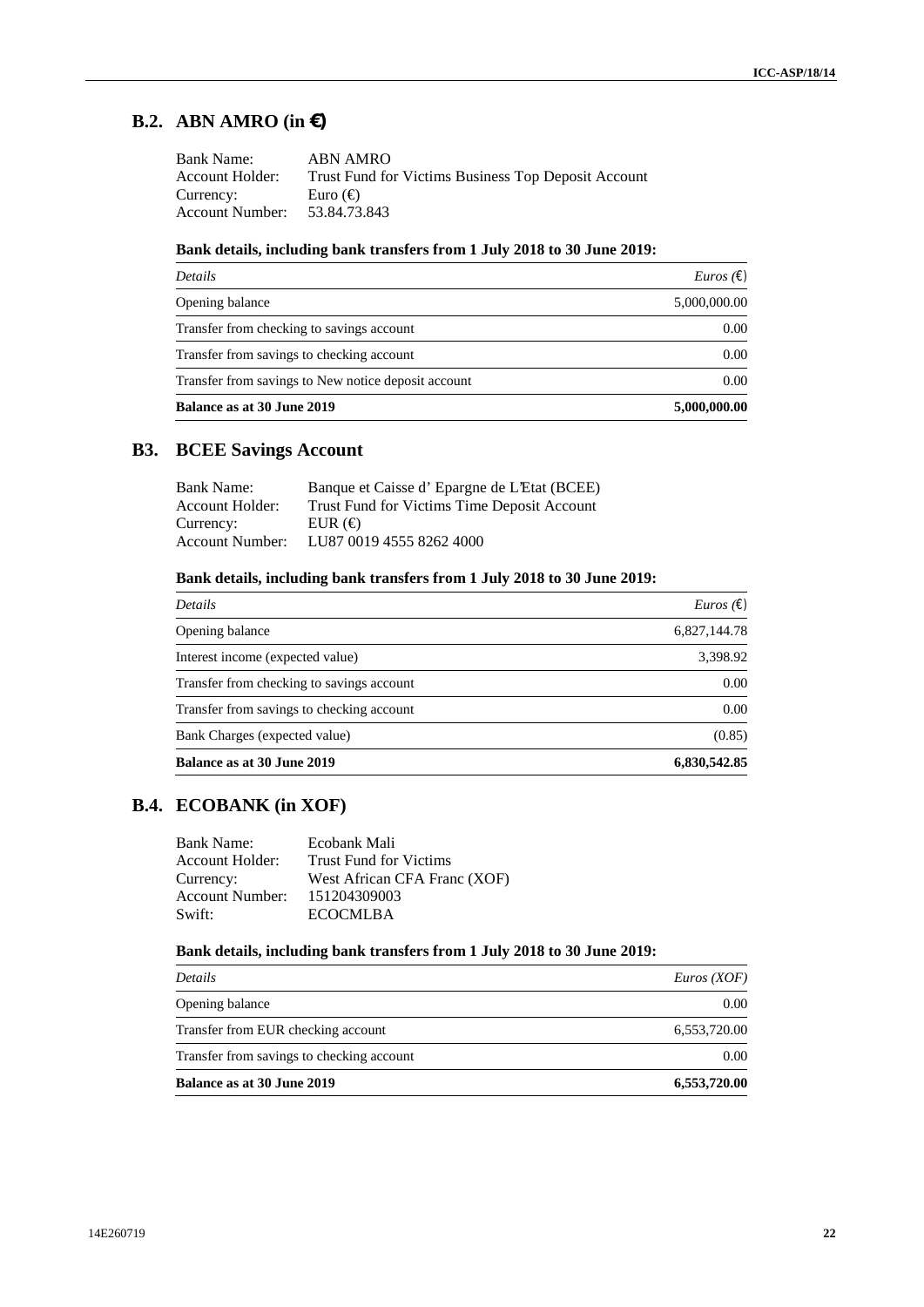## **B.5. ABN AMRO (in US\$)**

| ABN AMRO                               |
|----------------------------------------|
| Account Holder: Trust Fund for Victims |
| USD (USS)                              |
| 53.86.21.176                           |
| NL87ABNA0538621176                     |
| ABNANL2A                               |
|                                        |

## **Bank details, including contributions received, from 1 July 2018 to 30 June 2019:**

| Details                                                      | US\$          |
|--------------------------------------------------------------|---------------|
| Opening balance                                              | 83,744.34     |
| Contributions from individuals and institutions              | 0.00          |
| <b>Contributions from States</b>                             | 93,870.83     |
| Grant / project payments – Assistance Mandate                | (63, 175.73)  |
| Payments – Reparations Mandate                               | (171, 735.69) |
| Refund unused project funds                                  | 19,996.57     |
| Transfer from other TFV accounts                             | 37,500.00     |
| Interest income                                              | 0.00          |
| Bank charges                                                 | (0.00)        |
| Balance as at 30 June 2019                                   | 200.32        |
| Contributions from individuals and institutions – PayPal USD | 570.00        |
| Bank charges                                                 | (47.43)       |
| Balance as at 30 June 2019 - PayPal USD                      | 522.57        |

| Contributions from                           |                       |
|----------------------------------------------|-----------------------|
| <i>individuals and institutions by month</i> | $US$ Dollars $(US$)*$ |
| <b>July 2018</b>                             | 0.00                  |
| August 2018                                  | 0.00                  |
| September 2018                               | 0.00                  |
| October 2018                                 | 290.00                |
| November 2018                                | 280.00                |
| December 2018                                | 0.00                  |
| January 2019                                 | 0.00                  |
| February 2019                                | 0.00                  |
| March 2019                                   | 0.00                  |
| April 2019                                   | 0.00                  |
| May 2019                                     | 0.00                  |
| June 2019                                    | 0.00                  |
| <b>Total</b>                                 | 570.00                |

| Contributions from<br>States by month | US Dollars (US\$) |
|---------------------------------------|-------------------|
| <b>July 2018</b>                      | 33,855.00         |
| August 2018                           | 10,015.83         |
| September 2018                        | 0.00              |
| October 2018                          | 0.00              |
| November 2018                         | 50,000.00         |
| December 2018                         | 0.00              |
| January 2019                          | 0.00              |
| February 2019                         | 0.00              |
| March 2019                            | 0.00              |
| April 2019                            | 0.00              |
| May 2019                              | 0.00              |
| June 2019                             | 0.00              |
| <b>Total</b>                          | 93,870.83         |
|                                       |                   |

\*Note**:** Contributions in USD without fees deduction.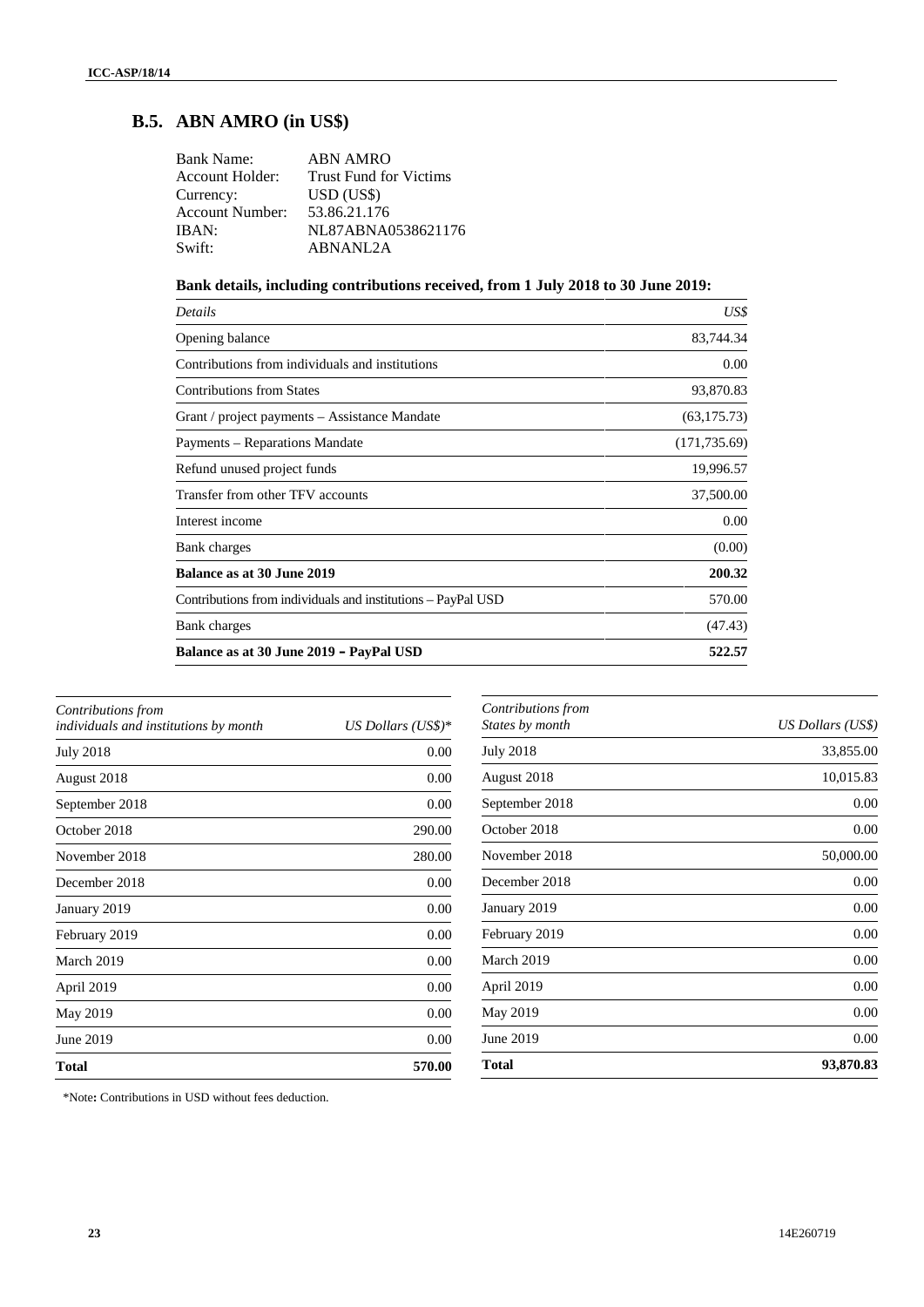## **Annex II**

## **TFV projects during the period 1 July 2018 to 30 June 2019**

## **Northern Uganda - Assistance Mandate**

### **1. July – November 2018**

1. During the reporting period, eight projects part of the old programme cycle expired between October and November 2018. The details are presented in the table below.

**Project(s):** TFV/UG/2007/R1/014(c)

**Project title:** *Treating the Mental Health Needs of Ugandan Victims of War Crimes: A Service and Capacity Building Approach*

**Budget:** UGX 1,863,92,518 and USD 1,630,905

**Matching funds by implementing partner:** €5,439.02\*

**Duration:** October 2009 – November 2018

**Type of victim and intervention:** Psychological rehabilitation for victimized communities by addressing their mental health needs

**Project(s):** TFV/UG/2007/R1/018, TFV/UG/2007/R2/042

**Project title:** *Capacity Building, Advocacy and Medical Rehabilitation of Northern Uganda's Victims of War*

**Budget:** €1,444,932

**Matching funds by implementing partner:** €5,895.51\*

**Duration:** October 2009 – November 2018

**Type of victim and intervention:** Physical (provision of orthotics and prosthetics) and psychological rehabilitations, material support for physically disabled victims of war

#### **Project(s):** TFV/UG/2007/R1/016

**Project title:** *Provision of integrated Physical and Psychological Rehabilitation Assistance to War Victims in Northern Uganda*

**Budget:** €300,000

**Matching funds by implementing partner:** €0.00\*

**Duration:** April 2015 – October 2018

**Type of victim and intervention:** Physical and psychological rehabilitation, and material support

**Project(s):** TFV/UG/2007/R1/014(a)

**Project title:** *Integrated physical and psychological rehabilitation support to victims project*

**Budget:** €300,000

**Matching funds by implementing partner:** €5,293.50\*

**Duration:** April 2015 – October 2018

**Type of victim and intervention:** Physical and psychological rehabilitation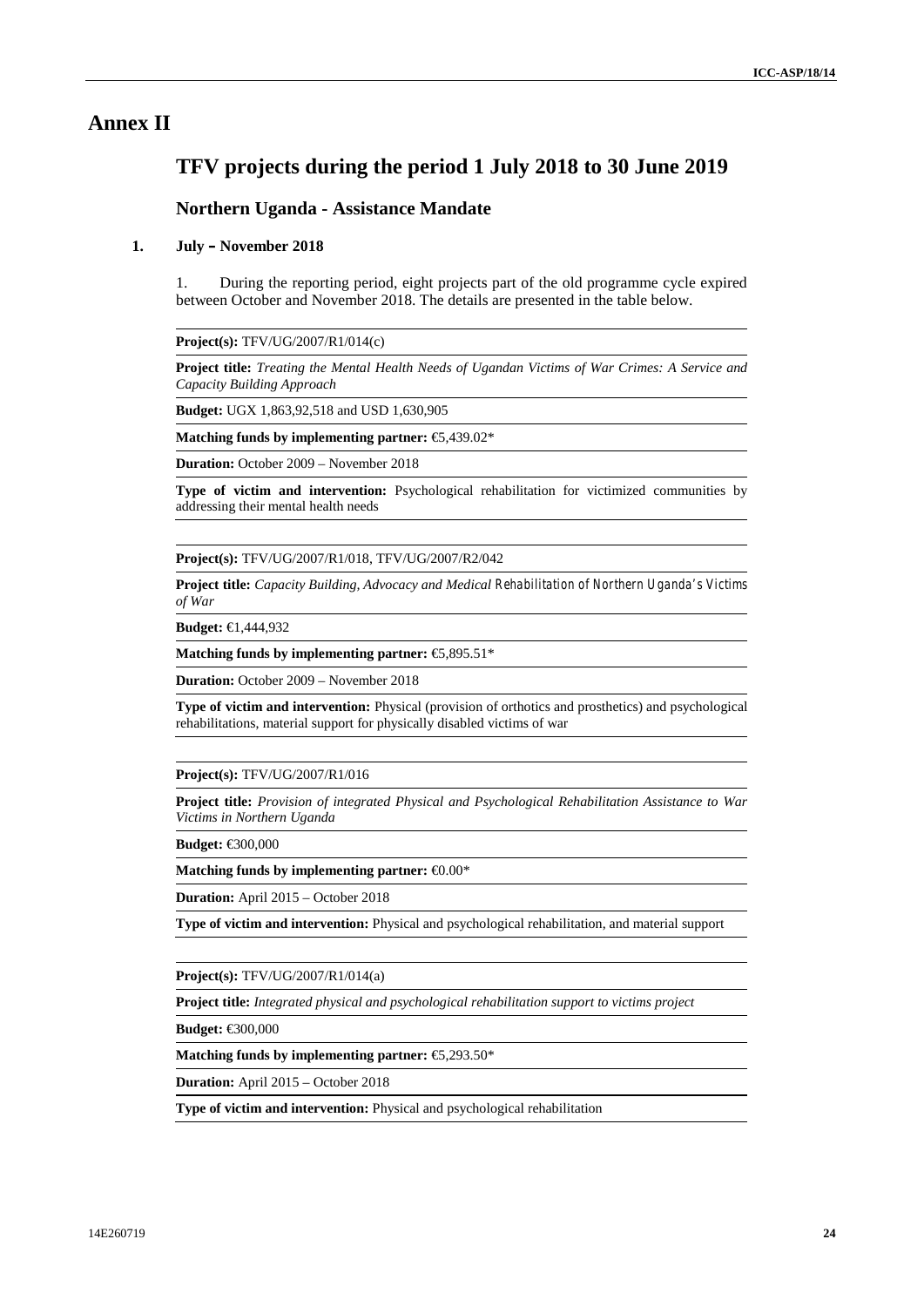**Project(s):** TFV/UG/2007/R1/014(b)

**Project title:** *Health and Dignity restoration of War Victims in Northern Uganda*

**Budget:** €300,000

**Matching funds by implementing partner:** €45,430\*

**Duration:** April 2015 – October 2018

**Type of victim and intervention:** Physical and psychological rehabilitation

**Project(s):** TFV/UG/2007/R1/035

**Project title:** Comprehensive Medical and psychosocial support for the war victims

**Budget:** €290,000

**Matching funds by implementing partner:** €7,694.09

**Duration:** April 2015 – October 2018

**Type of victim and intervention:** Physical and psychological rehabilitation

**Project(s):** TFV/UG/2007/R1/023

**Project title:** *Centre for expertise in psychosocial well-being of war affected children*

**Budget:** €290,000

**Matching funds by implementing partner:** n/a

**Duration:** April 2015 – October 2018

**Type of victim and intervention:** Psychological rehabilitation

**Project(s):** TFV/UG/2007/R2/041

**Project title:** *Integrated Physical and Psychosocial Rehabilitation Assistance for Victims in Northern Uganda*

**Budget:** €300,000

**Matching funds by implementing partner:** €0.00\*

**Duration:** April 2015 – October 2018

**Type of victim and intervention:** Physical and psychological rehabilitation

Note: The budget stated in the above tables corresponds to the total amount approved for the whole project duration through the end of the current contract.

\* The matching funds cover the period from 1 July 2018 to 30 November 2019, unless otherwise indicated. The exchange rate used is for 30 June - 31 July 2019 (1 EUR= 0.88 USD) to calculate the values.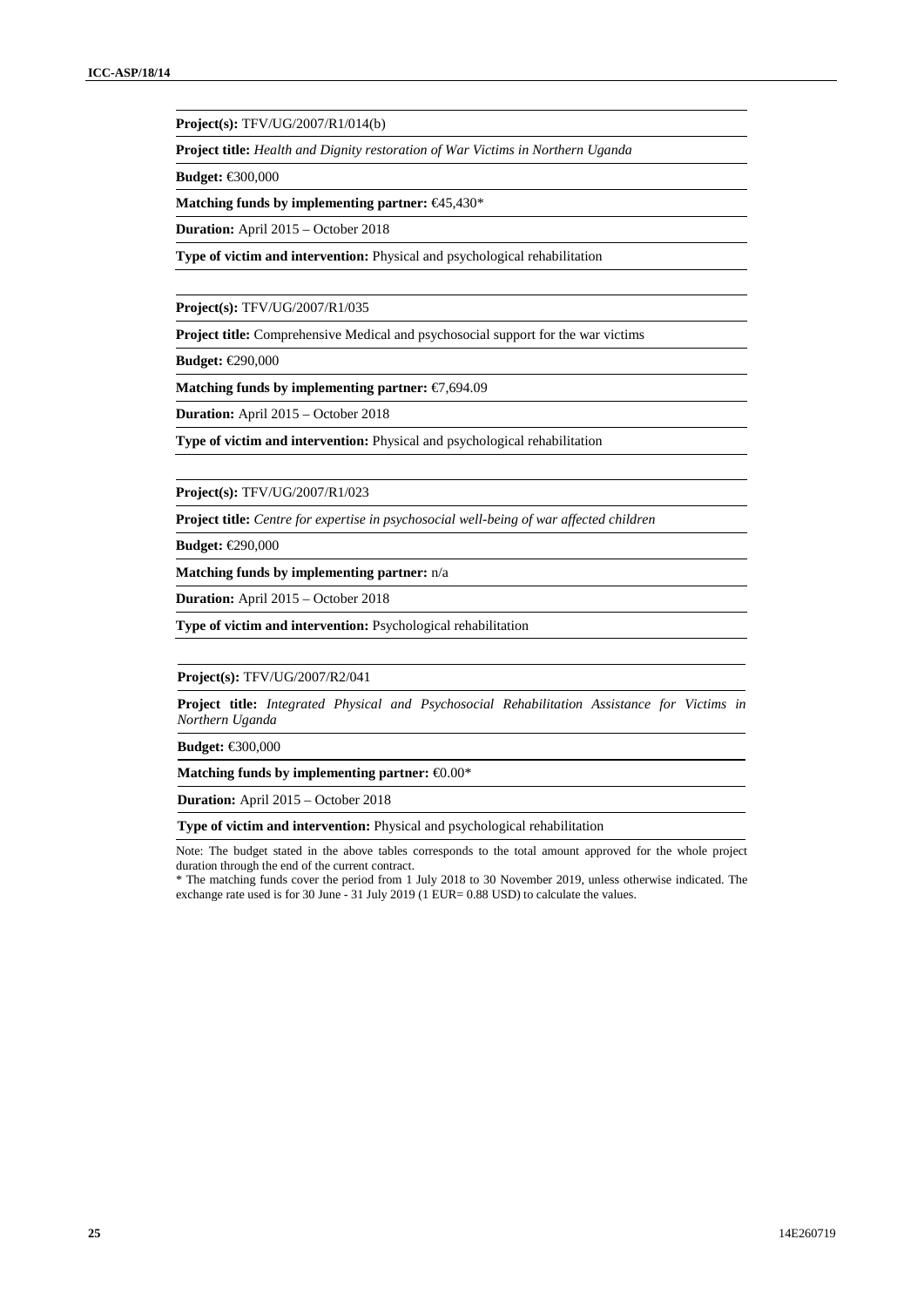#### **2. April – June 2019**

2. In March 2019 the Trust Fund has identified through an open tender process six new implementing partners for the provision of physical and psychological rehabilitation in northern Uganda. The new programme cycle started in April 2019 and will run for 5 years. Each project will be renewed on yearly basis, subject to satisfactory performance, availability of funds and the approval from the Board of Directors. Further details are presented in the tables below.

**Project(s):** TFV/UG/2007/R2/038

**Project title:** *Integrated physical and psychological rehabilitation support to victims project*

**Budget:** €200,000

**Matching funds by implementing partner:** €0.00\*

**Duration:** April 2019 – April 2020

**Type of victim and intervention:** Physical and psychological rehabilitation

#### **Project(s): TFV/UG/2007/R1/018**

**Project title:** *Capacity Building, Advocacy and Medical Rehabilitation of Northern Uganda's Victims of War*

**Budget:** €200,000

**Matching funds by implementing partner:** €0.00\*

**Duration:** April 2019 – April 2020

**Type of victim and intervention:** Physical (provision of orthotics and prosthetics) and psychological rehabilitations, material support for physically disabled victims of war

**Project(s):** TFV/UG/2007/R1/005

**Project title:** *Centre for expertise in psychosocial well-being of war affected children.*

**Budget:** €200,000

**Matching funds by implementing partner:** €0.00\*

**Duration:** April 2019 – April 2020

**Type of victim and intervention:** Psychological rehabilitation

**Project(s):** TFV/UG/2007/R1/020

**Project title:** *Treating the Mental Health Needs of Ugandan Victims of War Crimes: A Service and Capacity Building Approach.*

**Budget:** €200,000

**Matching funds by implementing partner:** €0.00\*

**Duration:** April 2019 – April 2020

**Type of victim and intervention:** Psychological rehabilitation for victimized communities by addressing their mental health needs.